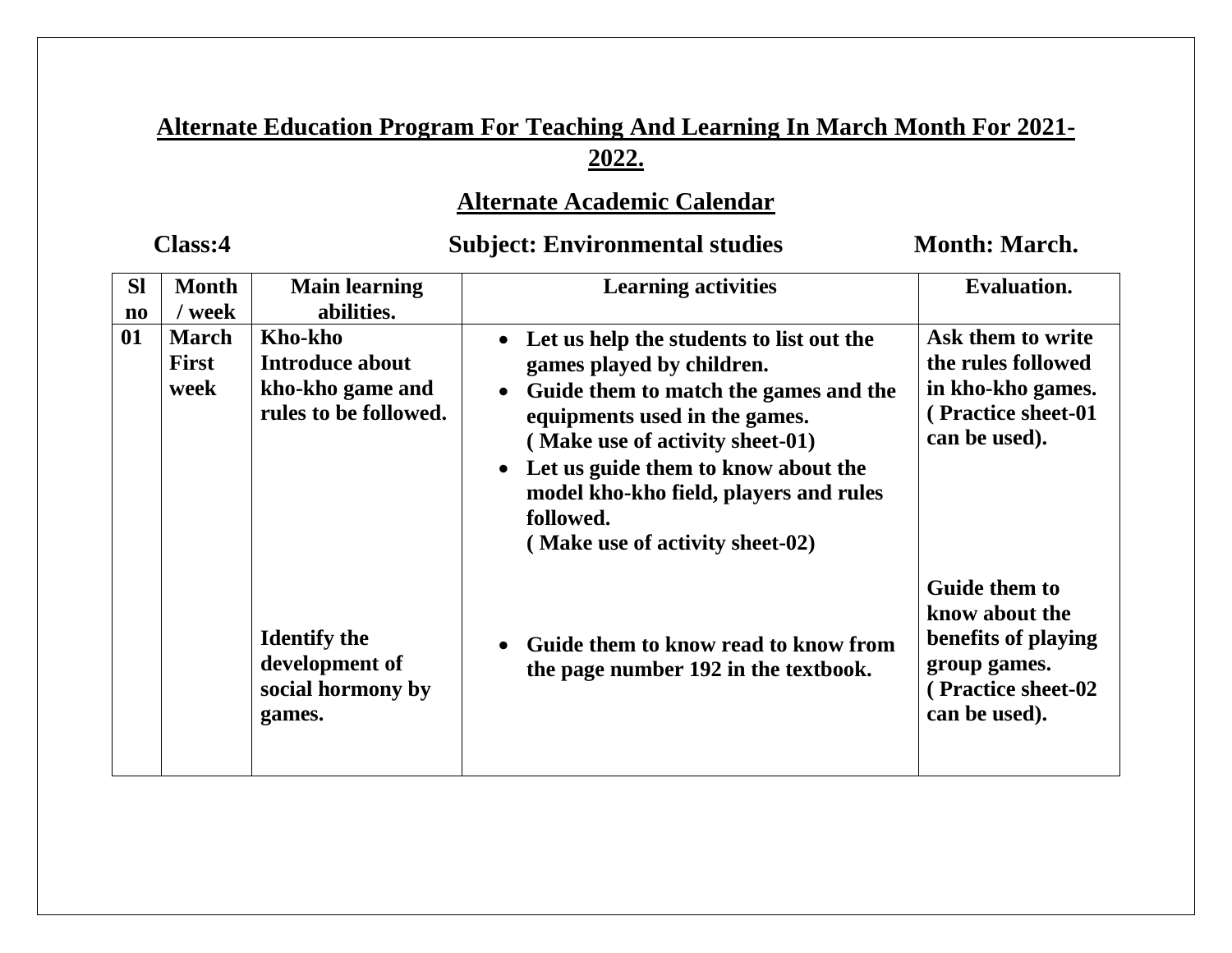| 02 | <b>March</b><br>second<br>week. | <b>Facilities-</b><br>Improvement.<br><b>Explain with the</b><br>help of examples<br>about how natural<br>resources and<br>creativity has<br>changed the life of<br>man. | Guide them about things that are most<br>$\bullet$<br>essential for living by giving activity<br>sheet-03.<br>Help them to differentiate the<br>things used by people then and today.<br>(Activity sheet 04 can be used)            | <b>Help them to</b><br>rethink about how<br>natural resources<br>and creativity has<br>changed the life of<br>man.<br>(Activity sheet 03<br>can be used).                                                   |
|----|---------------------------------|--------------------------------------------------------------------------------------------------------------------------------------------------------------------------|-------------------------------------------------------------------------------------------------------------------------------------------------------------------------------------------------------------------------------------|-------------------------------------------------------------------------------------------------------------------------------------------------------------------------------------------------------------|
|    |                                 | Dress- design.<br>Discuss about the<br>variety in dresses,<br><b>Colors</b> used in the<br>manufacture of<br>clothes and designs.                                        | Guide them to make a list of names of<br>dresses worn by children and list of<br>dresses for different seasons.<br>(Activity sheet 05 can be used)<br>Activity sheet 06 can be used for learning<br>the ways for preparing clothes. | Ask them to<br>identify the dresses<br>used by people<br>generally.<br>(Activity sheet 04<br>can be used)<br>Ask them to collect<br>Different pieces of<br>clothes.<br>(Activity sheet 05)<br>can be used). |
|    |                                 |                                                                                                                                                                          |                                                                                                                                                                                                                                     |                                                                                                                                                                                                             |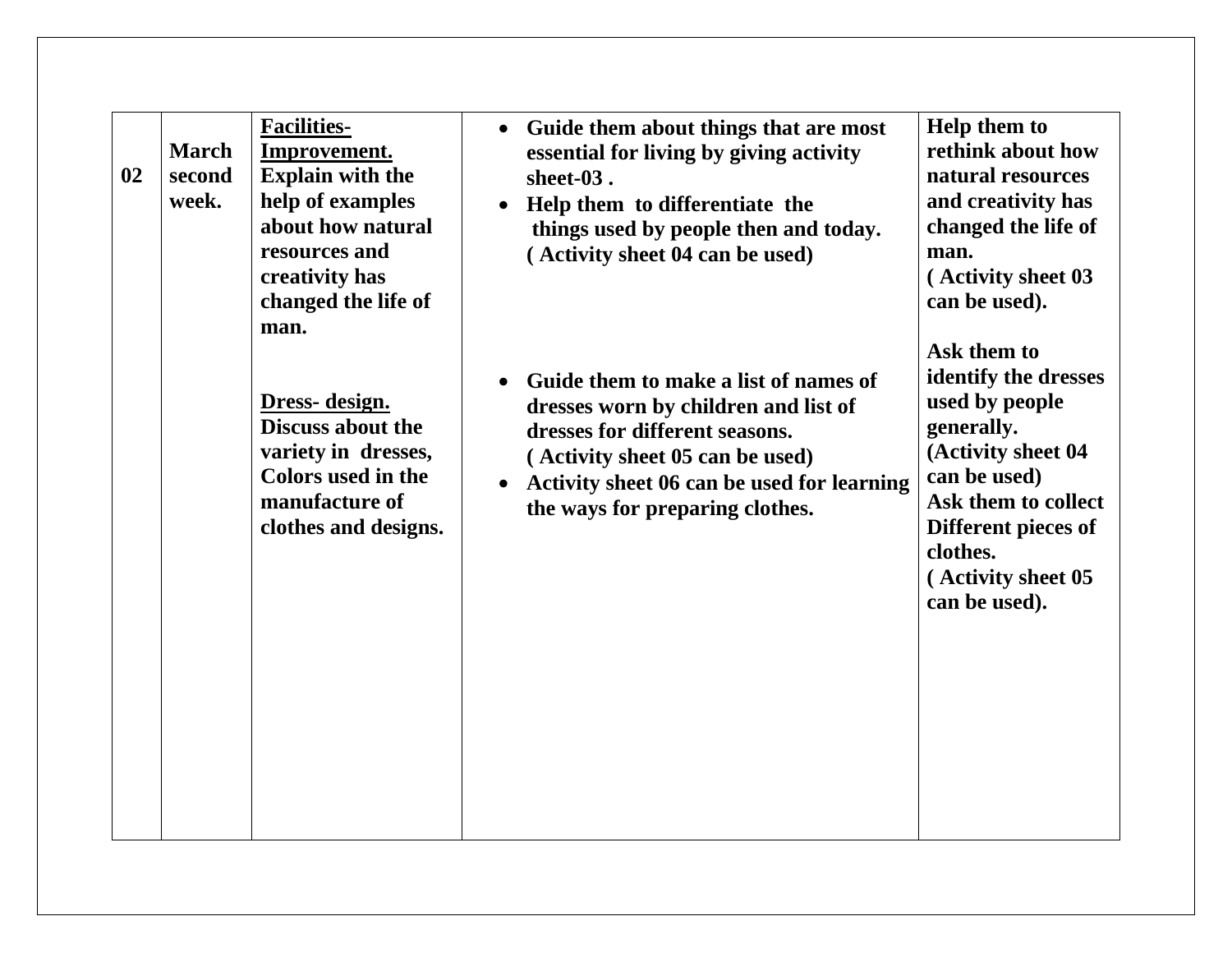| 03  | <b>March</b><br>third<br>week.  | <b>Journey of the</b><br>cloud.<br><b>Appreciate that the</b><br>Earth as a shelter of<br>all living beings as<br>air, soil and water<br>which are essential<br>to live. | Guiding the children to follow the<br>factors explained in the chapter Journey<br>of the cloud in page number 210 to 213. | <b>Assist them to</b><br>answer the<br>questions by using<br>activity sheet 06.                                      |
|-----|---------------------------------|--------------------------------------------------------------------------------------------------------------------------------------------------------------------------|---------------------------------------------------------------------------------------------------------------------------|----------------------------------------------------------------------------------------------------------------------|
|     |                                 | <b>Recognize the</b><br>importance of air<br>and soil.                                                                                                                   | Help them to know the importance of<br>water, air and soil with the help of<br>activity sheet 07.                         | Inform them to<br>answer the<br>questions given in<br>activity sheet 07.                                             |
|     |                                 | <b>Recognize the</b><br>changes that occur<br>during different<br>seasons.                                                                                               | Guide them to identify the changes<br>happening in weather of the day by using<br>the activity sheet 08.                  | Help them to write<br>about certain<br>conditions relating<br>for what period.<br>(Activity sheet 08<br>can be used) |
| 04. | <b>March</b><br>fourth<br>week. | Our state-Our<br>pride.<br>Locate Karnataka<br>on the map of India                                                                                                       | Guide them to know about the states in<br>our country India.<br>(Activity sheet 09 can be used).                          | Ask them to write<br>about the<br>neighboring states<br>of karnataka and<br>their directions.                        |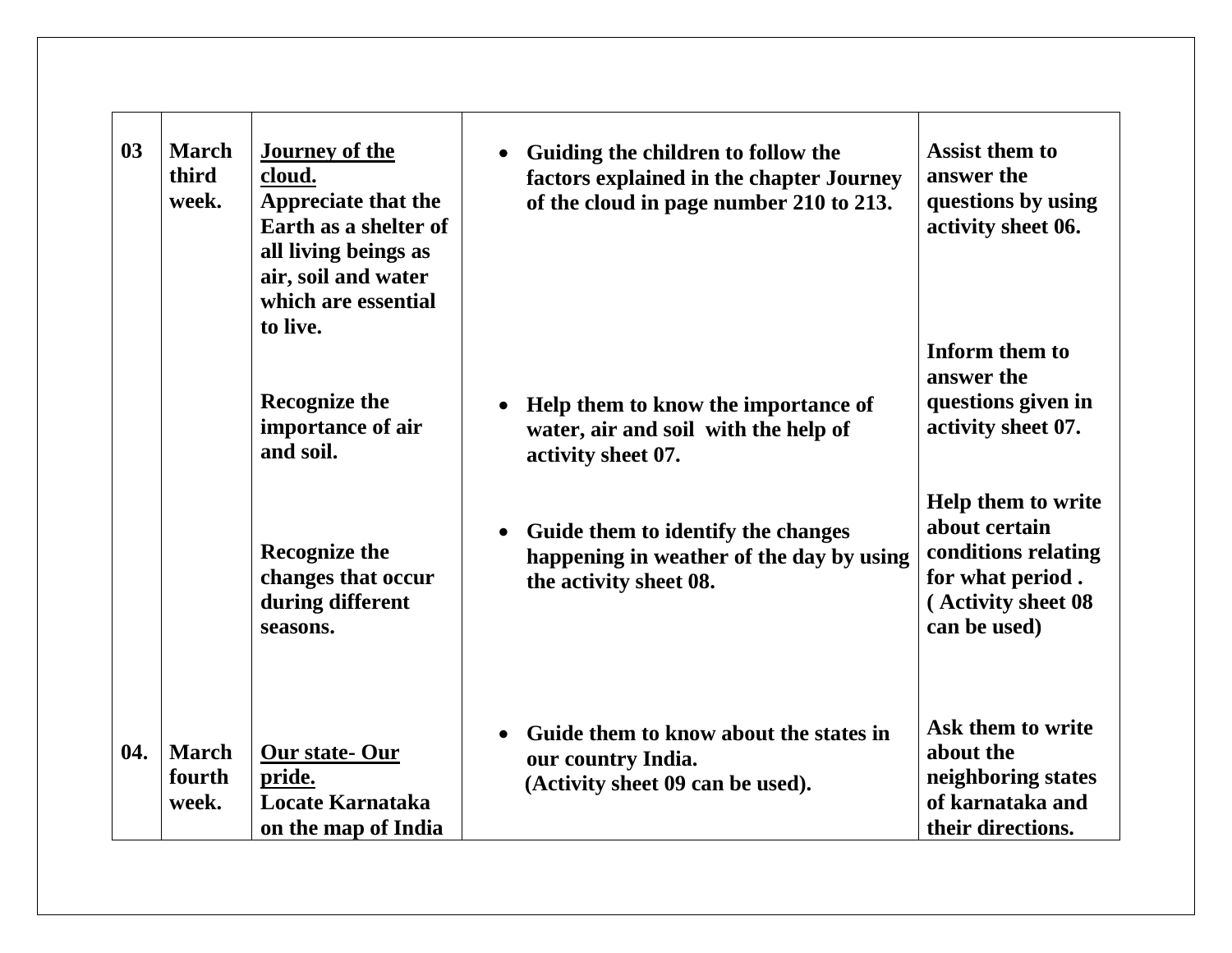| and get an                                                                                                                                                        | Guide them to know about the main                                                                                                                                                                                                                                                                           | Inform them to                                                                                                                                                     |
|-------------------------------------------------------------------------------------------------------------------------------------------------------------------|-------------------------------------------------------------------------------------------------------------------------------------------------------------------------------------------------------------------------------------------------------------------------------------------------------------|--------------------------------------------------------------------------------------------------------------------------------------------------------------------|
| introduction to the                                                                                                                                               | $\bullet$                                                                                                                                                                                                                                                                                                   | answer the                                                                                                                                                         |
| physical divisions of                                                                                                                                             | physical divisions of our state.                                                                                                                                                                                                                                                                            | questions by using                                                                                                                                                 |
| Karnataka state.                                                                                                                                                  | (Activity sheet 10 can be used)                                                                                                                                                                                                                                                                             | activity sheet 09.                                                                                                                                                 |
| <b>Recognize the</b><br>historical and<br>famous natural<br>resorts of our state<br>and develop an<br>attitude to protect<br>them by knowing<br>their importance. | Guide them to know about the tourist<br>$\bullet$<br>places as in the textbook page numbers<br>230 and 231 and natural resorts as in<br>page number 232.<br>• Guide them to have a discussion with<br>friends and elders about how to conserve<br>and protect our historical places and<br>natural resorts. | Inform them to<br>answer the<br>questions by using<br>the activity sheet<br>10.<br>Inform them to<br>answer the<br>questions by using<br>the activity sheet<br>11. |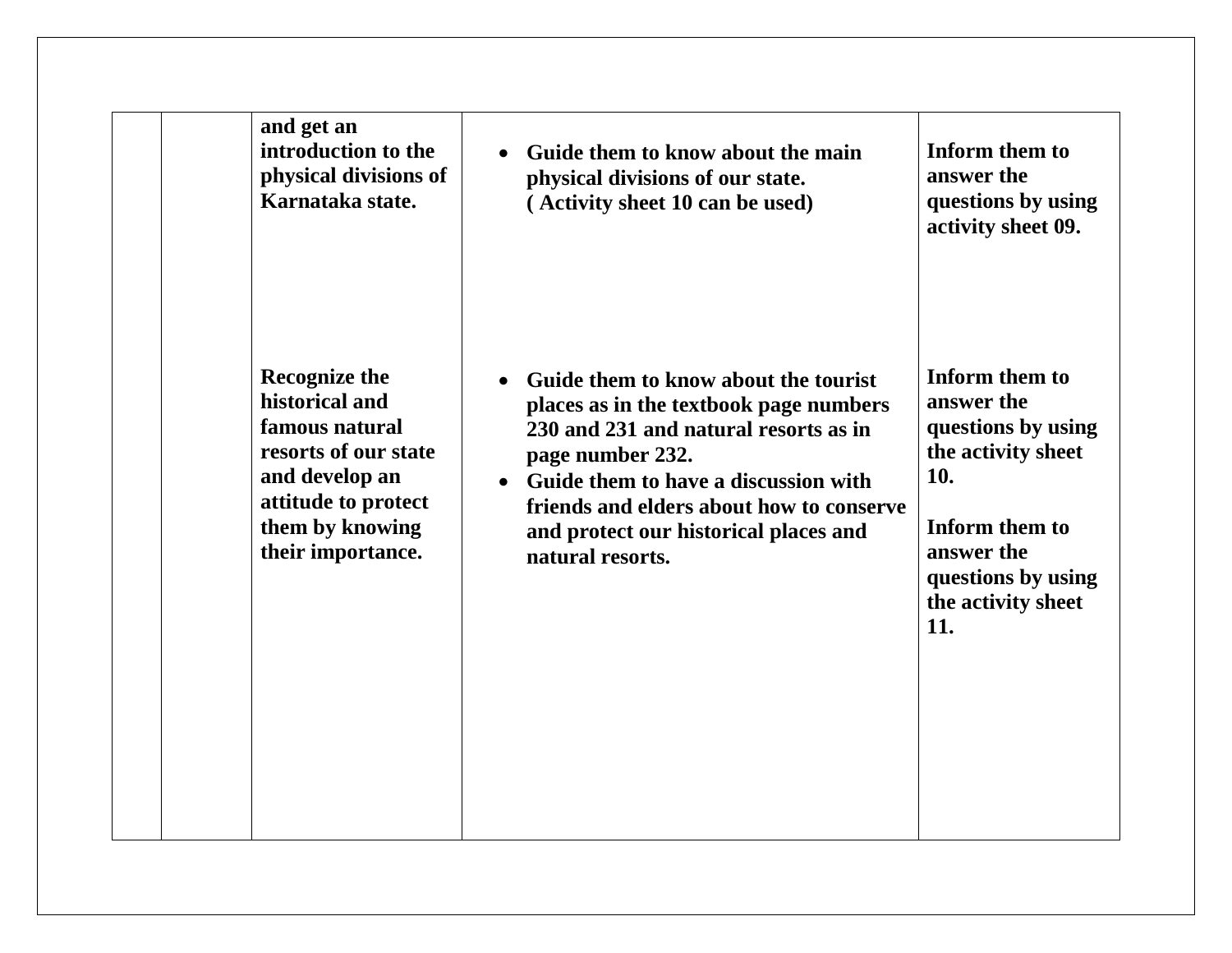**Class: 4th std Environmental science.**

# **Activity sheet -01.**

The names of some games and the pictures of materials used in those games are given here. Match them.

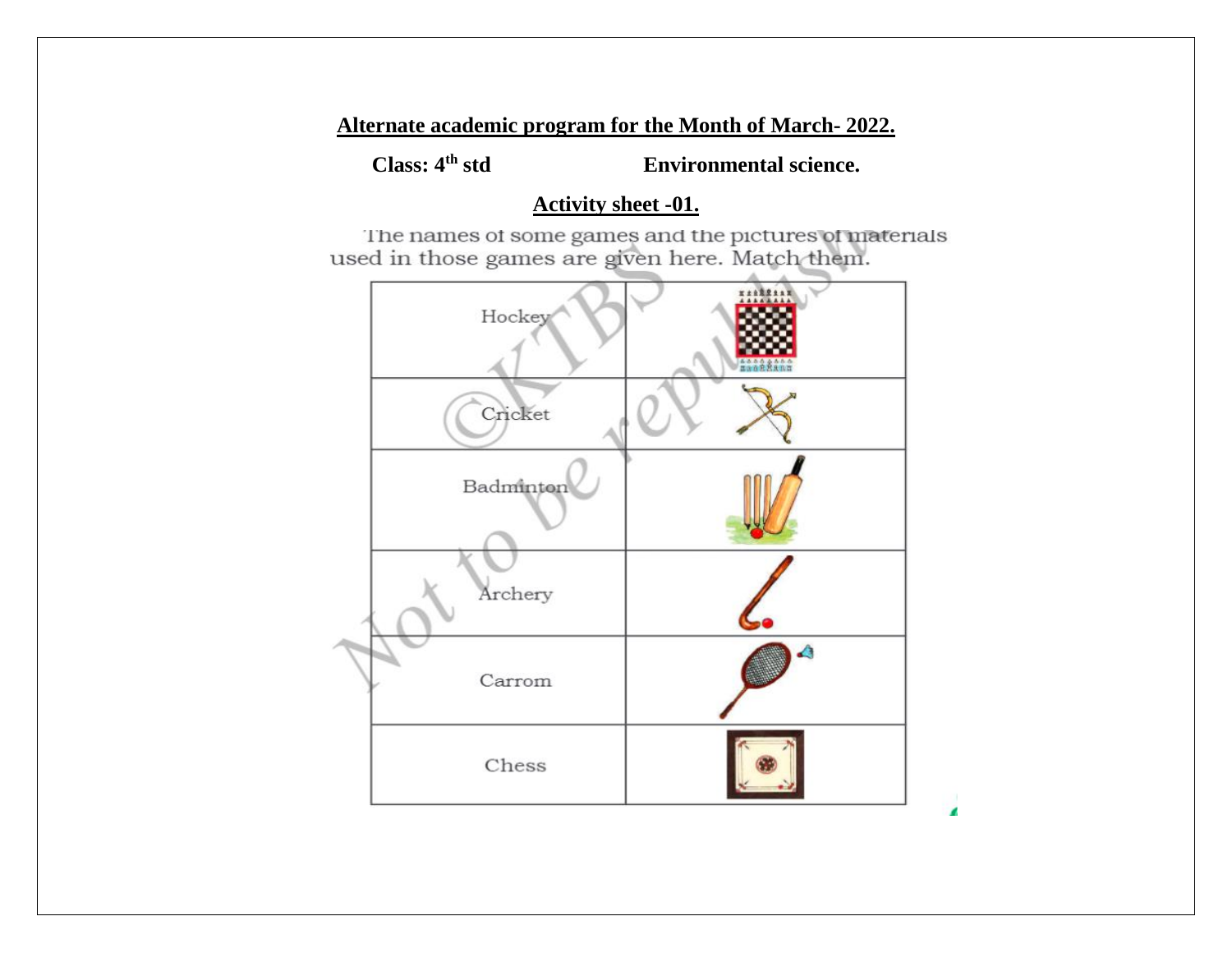**Class: 4th std Environmental science.**

**Activity sheet -02.**

**Look at the Kho-kho field and answer the following questions:-**



**1) What is the shape of the kho-kho field?**

**Ans:\_\_\_\_\_\_\_\_\_\_\_\_\_\_\_\_\_\_\_\_\_\_\_\_\_\_\_\_\_\_\_\_\_\_\_\_\_\_\_\_\_\_\_\_\_\_\_\_\_\_\_\_\_\_\_\_\_\_\_\_\_\_\_\_\_\_\_\_\_\_\_\_\_\_\_\_\_\_\_\_\_\_\_\_\_\_\_\_**

**2) How many poles are there in kho -kho field?**

**Ans:\_\_\_\_\_\_\_\_\_\_\_\_\_\_\_\_\_\_\_\_\_\_\_\_\_\_\_\_\_\_\_\_\_\_\_\_\_\_\_\_\_\_\_\_\_\_\_\_\_\_\_\_\_\_\_\_\_\_\_\_\_\_\_\_\_\_\_\_\_\_\_\_\_\_\_\_\_\_\_\_\_\_\_\_\_\_\_\_**

**3) How many squares are there in between two poles?**

**Ans:** *Ans***:**  *Ans***: <b>***Ans <i>Ans <i>Ans <i>Ans <i>Ans <i>Ans <i>Ans <i>Ans <i>Ans <i>Ans <i>Ans <i>Ans <i>Ans <i>Ans <i>Ans <i>Ans <i>Ans <i>Ans <i>Ans <i>Ans <i>Ans* 

**4) How many lines have been drawn between the poles?**

**Ans:** <u>**a**</u>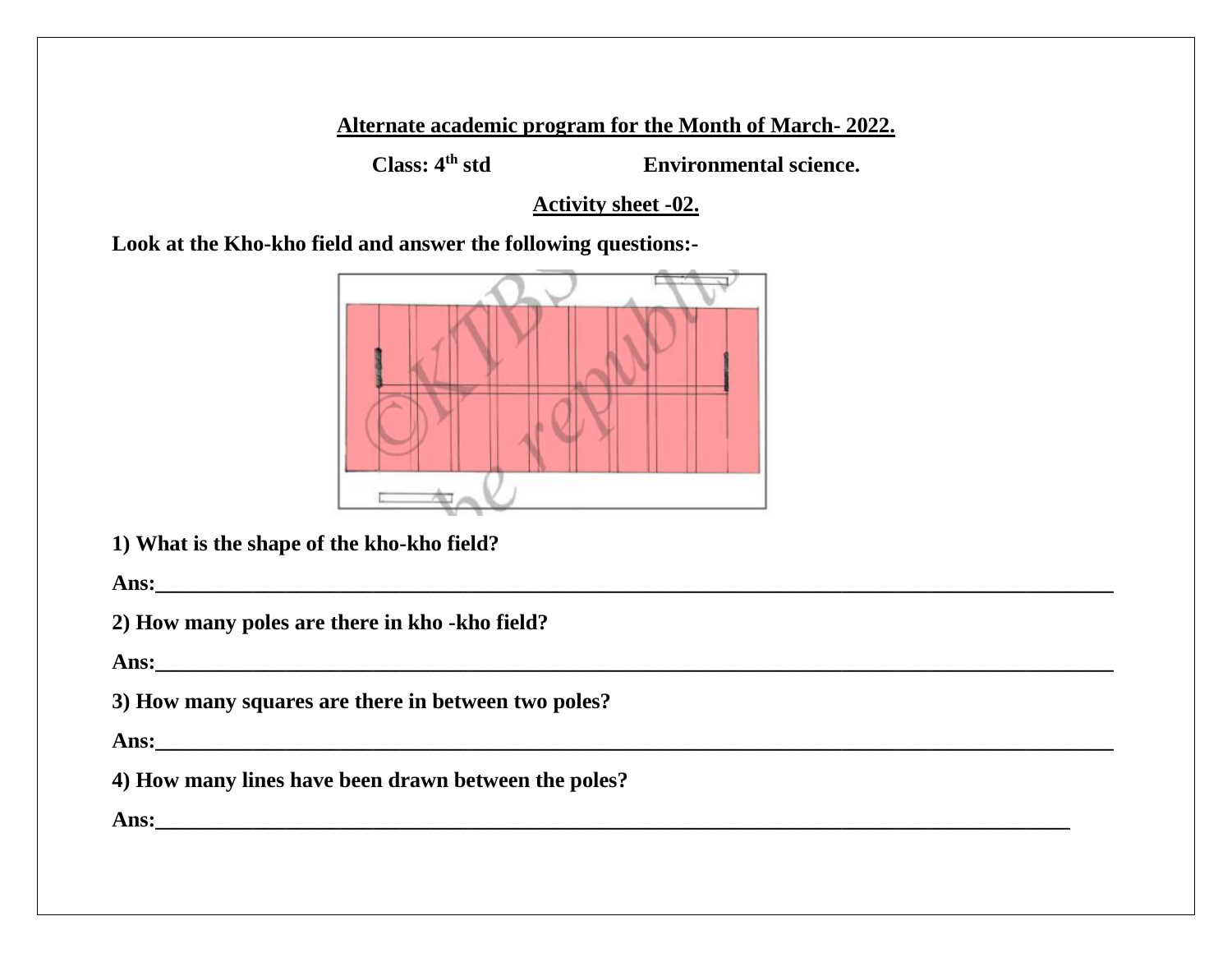Class:  $4<sup>th</sup>$  std

**Environmental science.** 

**Activity sheet -01.** 

1) Write down four rules of Kho-kho game.

2) Write down the rules about the games you know.

Ans: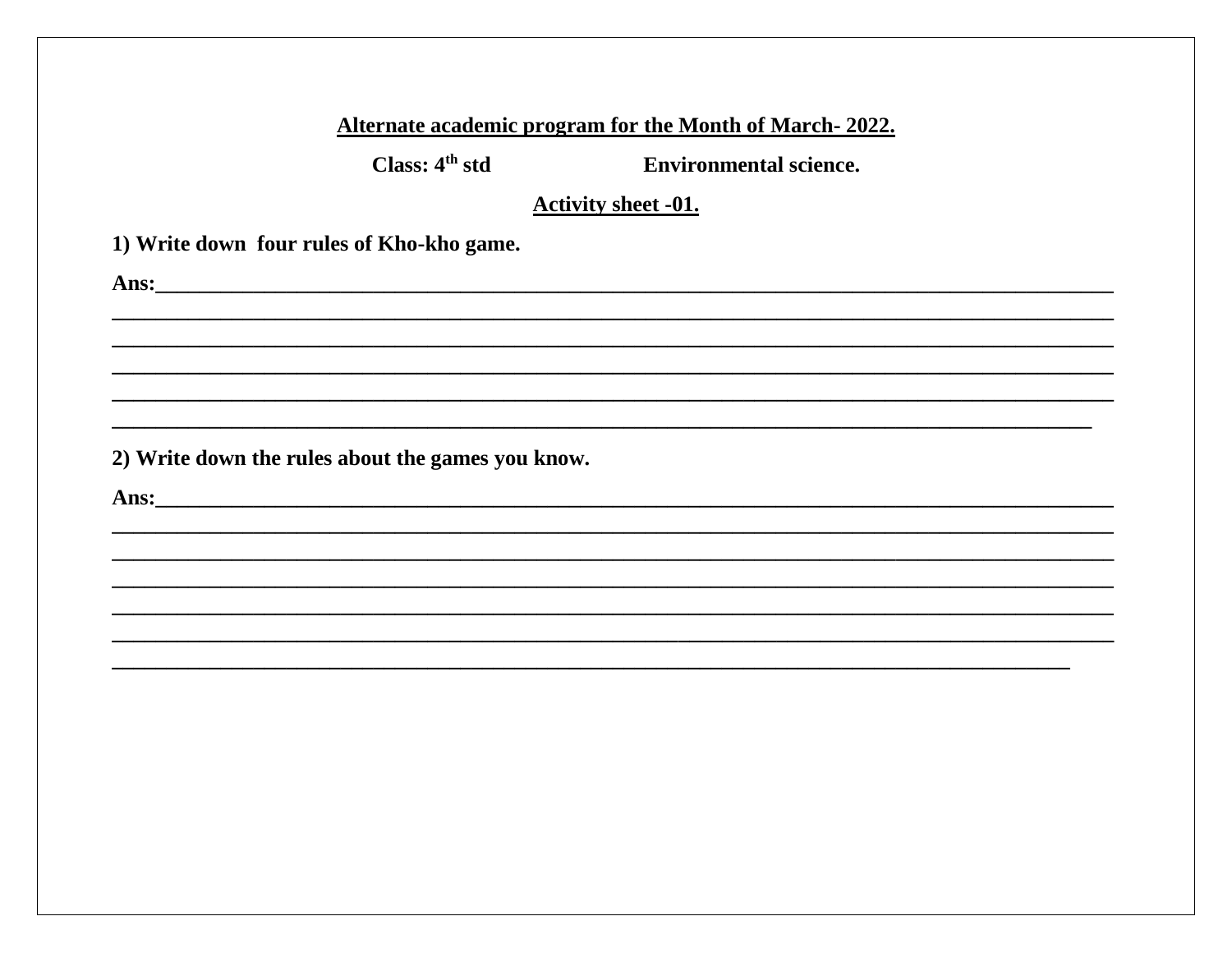| Class: 4 <sup>th</sup> std                                                                                                                                                                                                           | <b>Environmental science.</b>                                                            |
|--------------------------------------------------------------------------------------------------------------------------------------------------------------------------------------------------------------------------------------|------------------------------------------------------------------------------------------|
|                                                                                                                                                                                                                                      | <b>Activity sheet -02.</b>                                                               |
| 1) Llist out the benefits of group games.                                                                                                                                                                                            |                                                                                          |
| Ans: <u>and the community of the community of the community of the community of the community of the community of the community of the community of the community of the community of the community of the community of the comm</u> |                                                                                          |
|                                                                                                                                                                                                                                      |                                                                                          |
|                                                                                                                                                                                                                                      |                                                                                          |
|                                                                                                                                                                                                                                      |                                                                                          |
|                                                                                                                                                                                                                                      |                                                                                          |
|                                                                                                                                                                                                                                      |                                                                                          |
|                                                                                                                                                                                                                                      | 2) Write four sentences about famous fair of your district with the help of your elders. |
|                                                                                                                                                                                                                                      |                                                                                          |
|                                                                                                                                                                                                                                      |                                                                                          |
|                                                                                                                                                                                                                                      |                                                                                          |
|                                                                                                                                                                                                                                      |                                                                                          |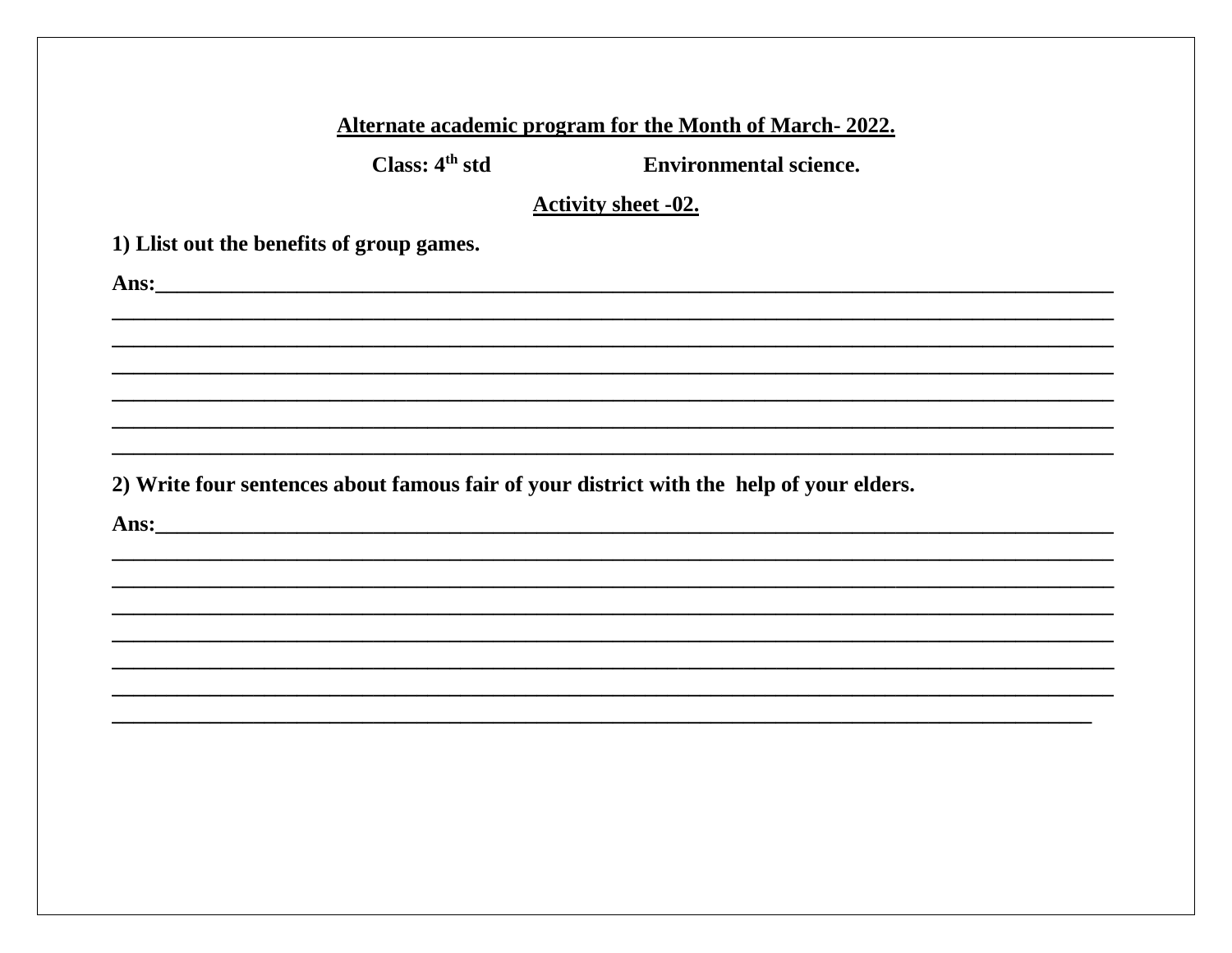**Class: 4th std Environmental science.**

# **Activity sheet -03.**

Colour the things in the picture which are very essential for you to live.

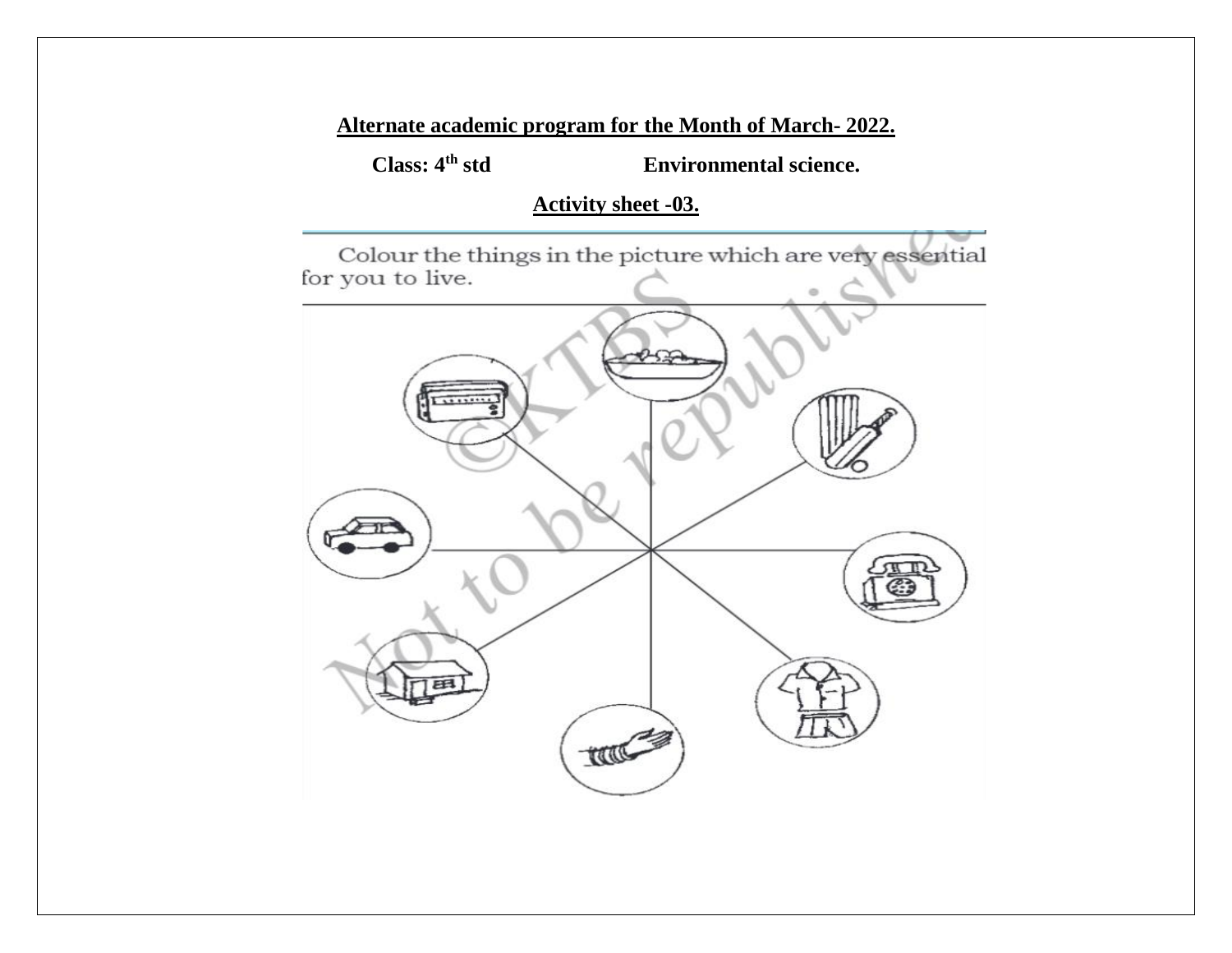**Class: 4th std Environmental science.**

# **Activity sheet -04.**

Observe the following pictures. Find out the differences between the necessary things used by the human beings n olden days and now.

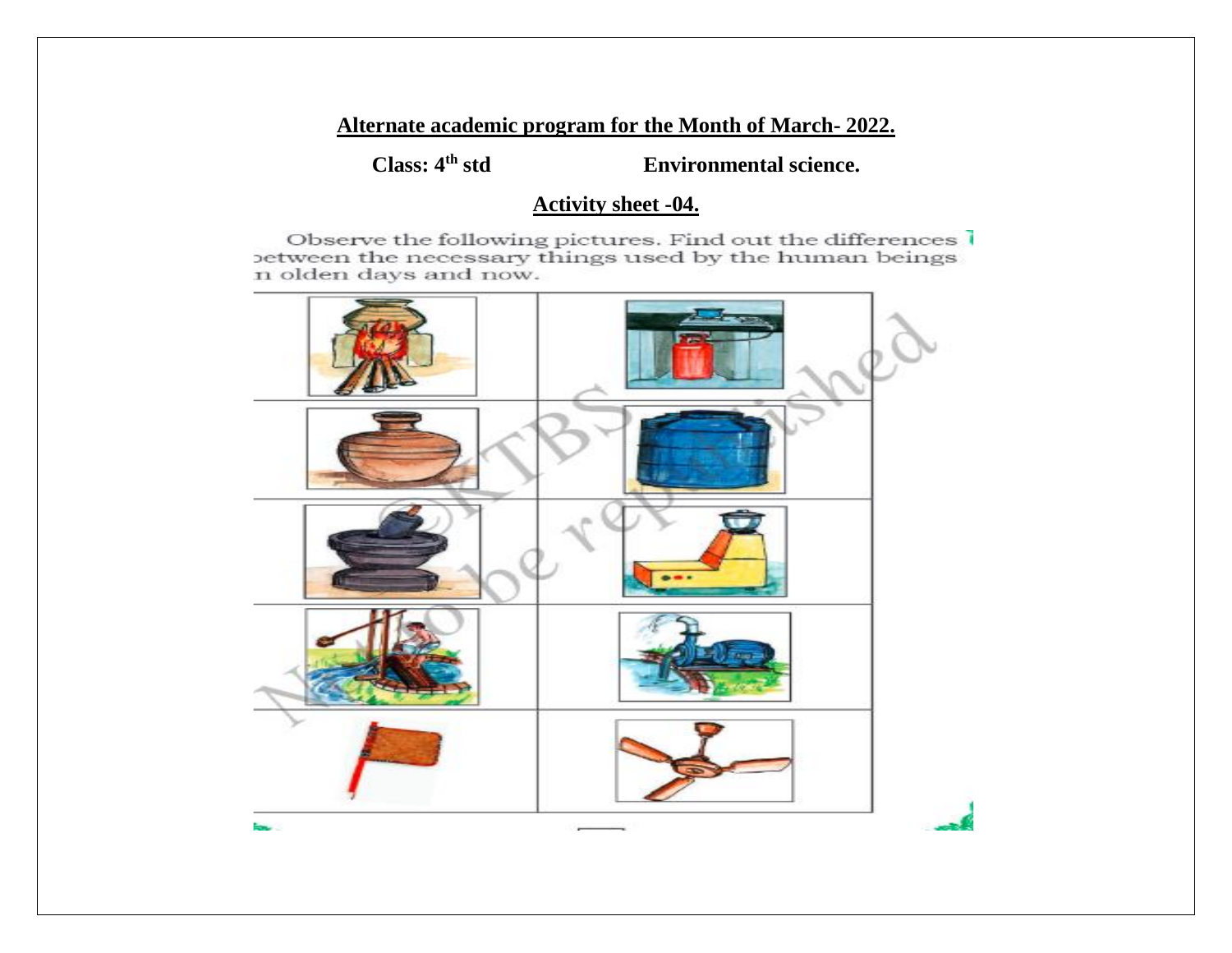**Class: 4th std Environmental science.**

# **Activity sheet -05.**

Match the following as the model given.

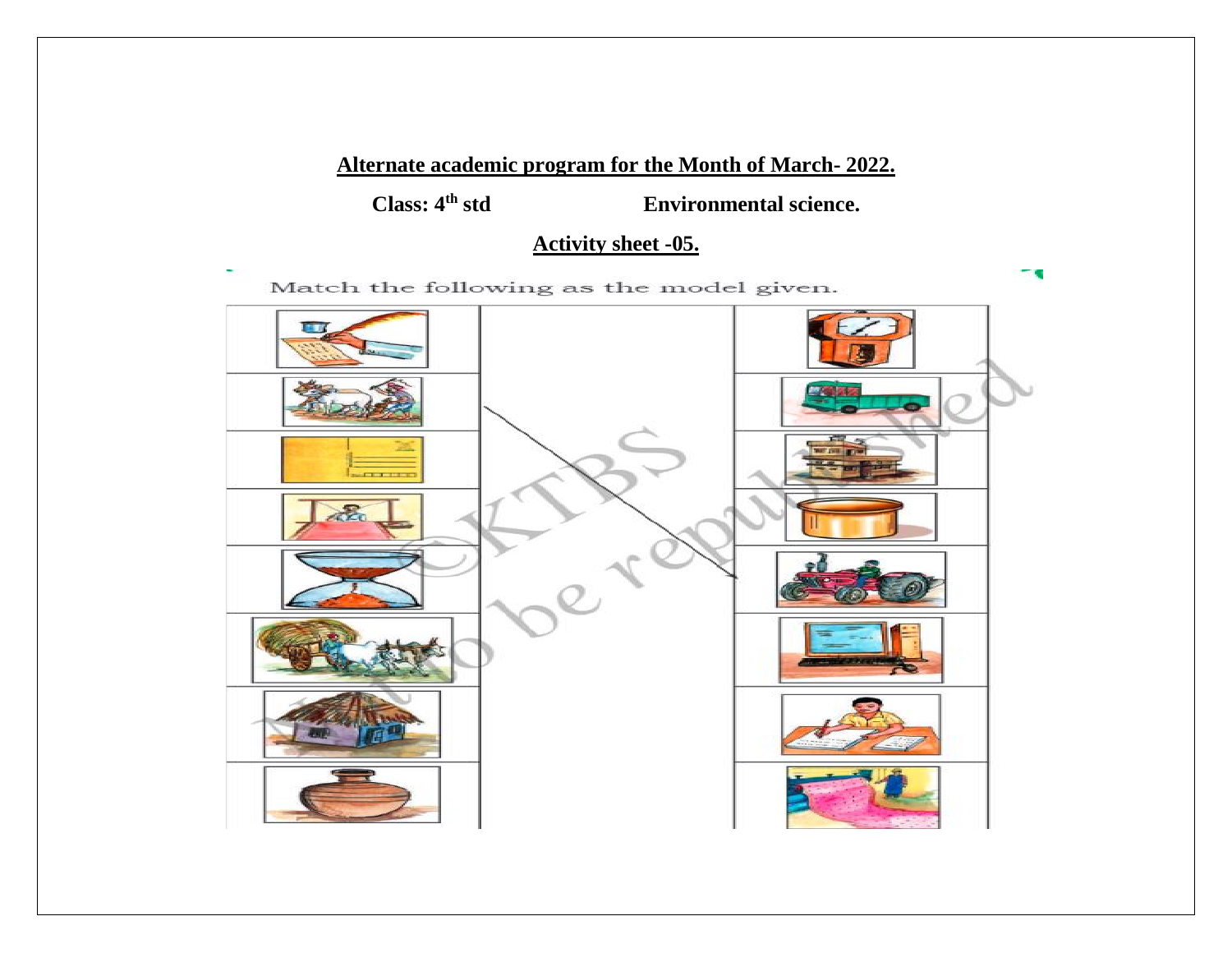**Class: 4th std Environmental science.**

# **Activity sheet -06.**

# **Write the names of different dresses you wear,**

write the names of different dresses you wear.



**Write the dresses worn in different seasons,**

**Rainy season:\_\_\_\_\_\_\_\_\_\_\_\_\_\_\_\_\_\_\_\_\_\_\_\_\_\_\_\_ \_\_\_\_\_\_\_\_\_\_\_\_\_\_\_\_\_\_\_\_\_ \_\_\_\_\_\_\_\_\_\_\_\_\_\_\_\_\_\_\_\_\_\_\_\_\_\_\_\_\_\_**

**Winter season:\_\_\_\_\_\_\_\_\_\_\_\_\_\_\_\_\_\_\_\_\_\_\_ \_\_\_\_\_\_\_\_\_\_\_\_\_\_\_\_\_\_\_\_\_\_\_\_\_\_\_\_\_\_\_ \_\_\_\_\_\_\_\_\_\_\_\_\_\_\_\_\_\_\_\_\_\_\_**

**Summer season:\_\_\_\_\_\_\_\_\_\_\_\_\_\_\_\_\_\_\_\_\_\_\_ \_\_\_\_\_\_\_\_\_\_\_\_\_\_\_\_\_\_\_\_\_\_\_\_\_\_ \_\_\_\_\_\_\_\_\_\_\_\_\_\_\_\_\_\_\_\_\_\_\_\_\_**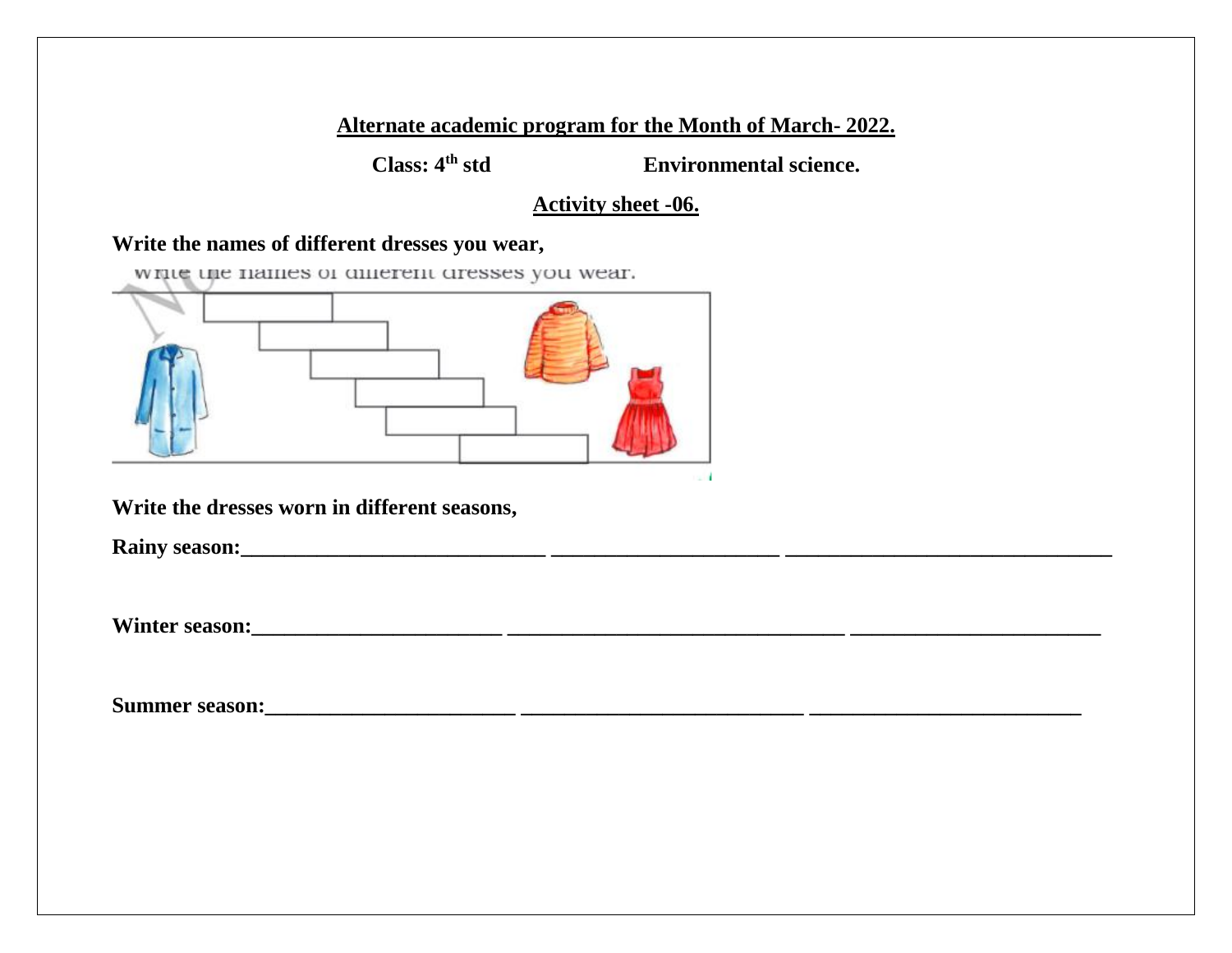**Class: 4th std Environmental science.**

**Activity sheet -07.**

Identify the different steps of preparing your dress and write them here. Make use of the clues given.

![](_page_12_Figure_5.jpeg)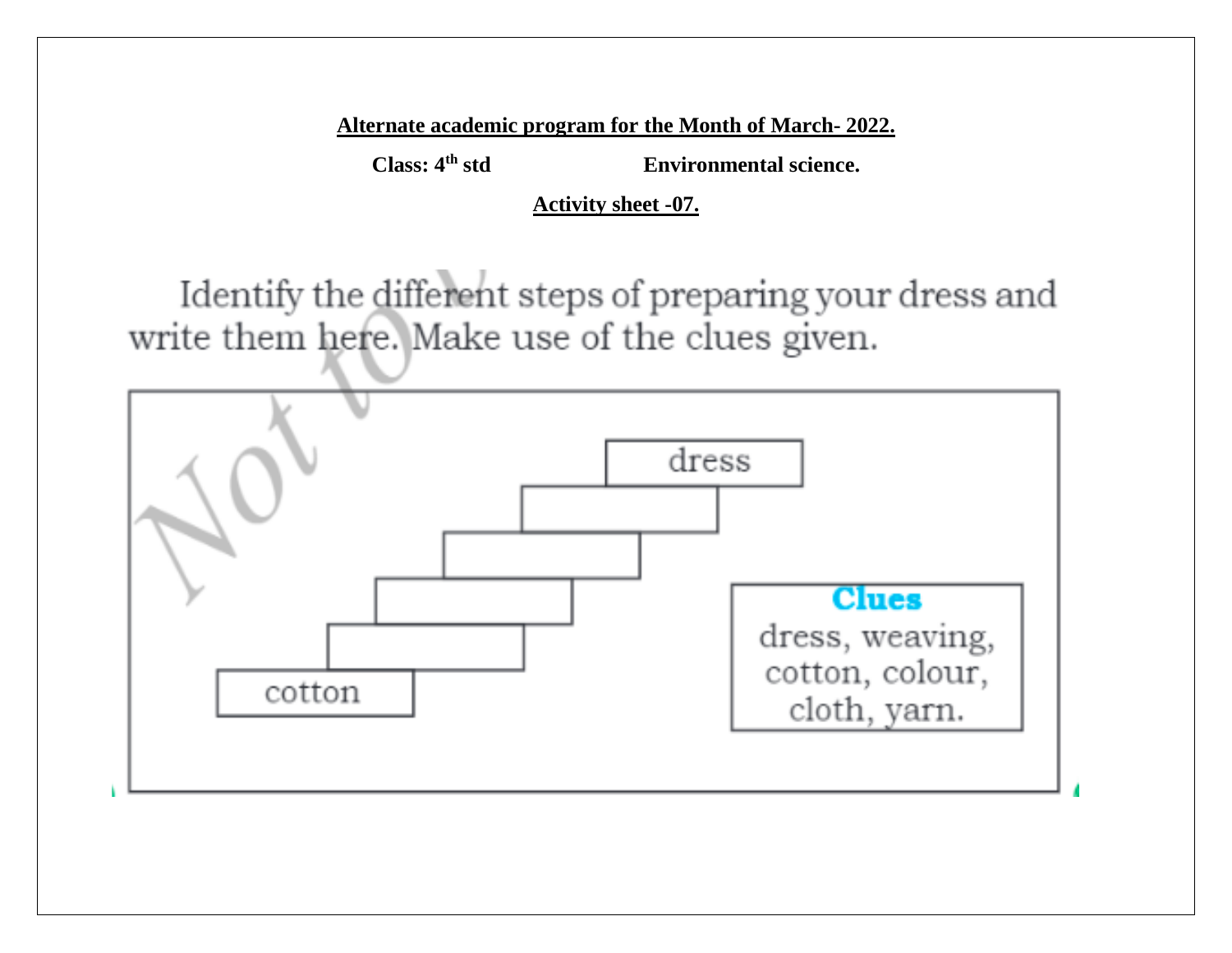**Class: 4th std Environmental science.**

**Activity sheet -08.**

Put  $(\checkmark)$  mark in the picture of the dresses which a enerally used by the people of your locality.

![](_page_13_Picture_5.jpeg)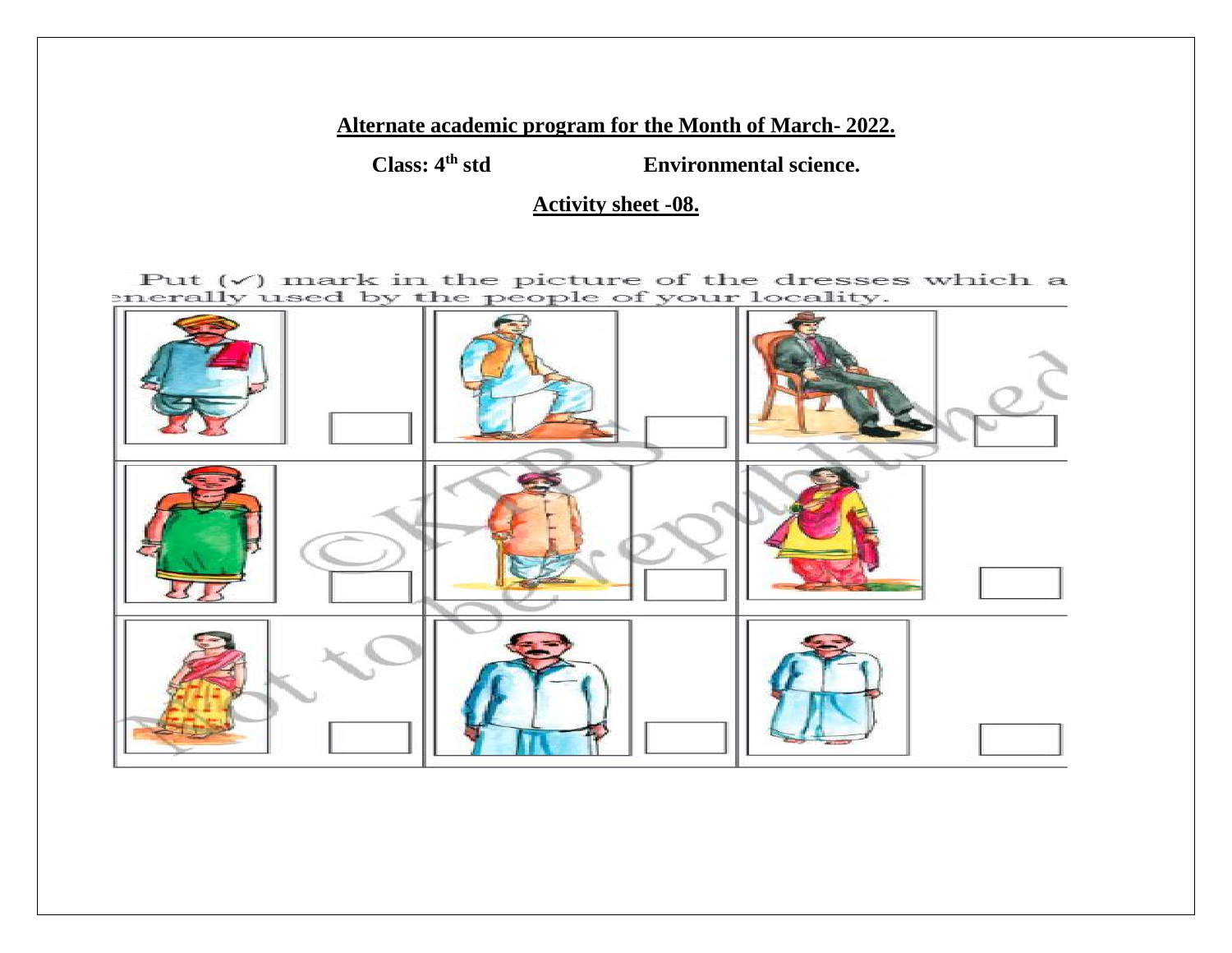**Class: 4th std Environmental science.**

**Activity sheet -09.**

**Stick the pieces of cloth prepared from different types of yarn. Name the type of yarn.**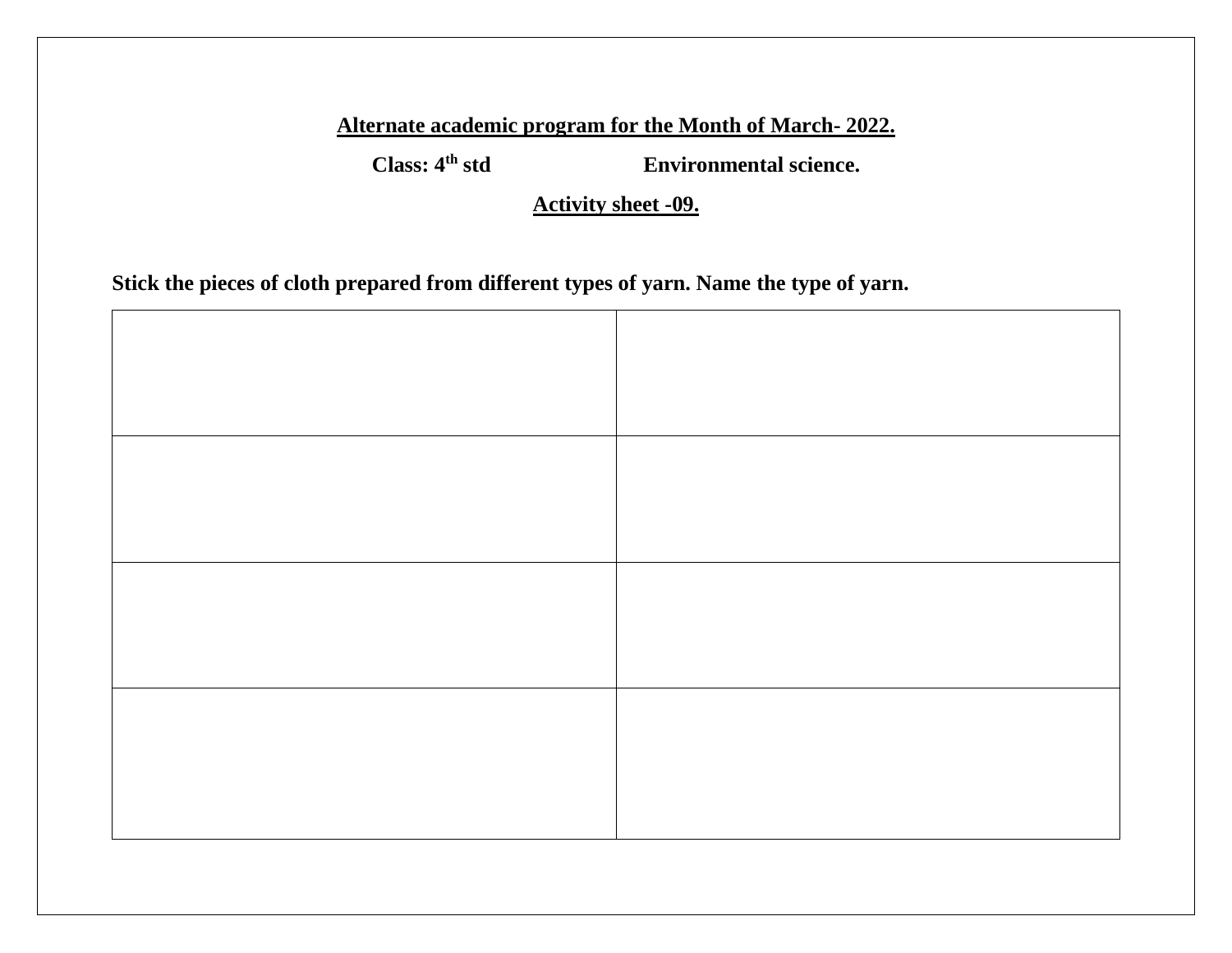Class:  $4<sup>th</sup>$  std

**Environmental science.** 

<u> 1989 - Johann Barbara, martxa alemaniar arg</u>

# **Activity sheet -10.**

# **Answer the following questions:-**

|  |  |  |  |  |  |  | 1) How high are the hills from the sea level? |  |
|--|--|--|--|--|--|--|-----------------------------------------------|--|
|--|--|--|--|--|--|--|-----------------------------------------------|--|

Ans: the contract of the contract of the contract of the contract of the contract of the contract of the contract of the contract of the contract of the contract of the contract of the contract of the contract of the contr

# 2) What is the narrow land found between two mountains called?

Ans: <u>with the contract of the contract of the contract of the contract of the contract of the contract of the contract of the contract of the contract of the contract of the contract of the contract of the contract of the</u>

3) Name three famous water falls of our state (Get help of your teachers / elders)

Ans; 2008. The contract of the contract of the contract of the contract of the contract of the contract of the contract of the contract of the contract of the contract of the contract of the contract of the contract of the

# 4) Where is fertile soil found?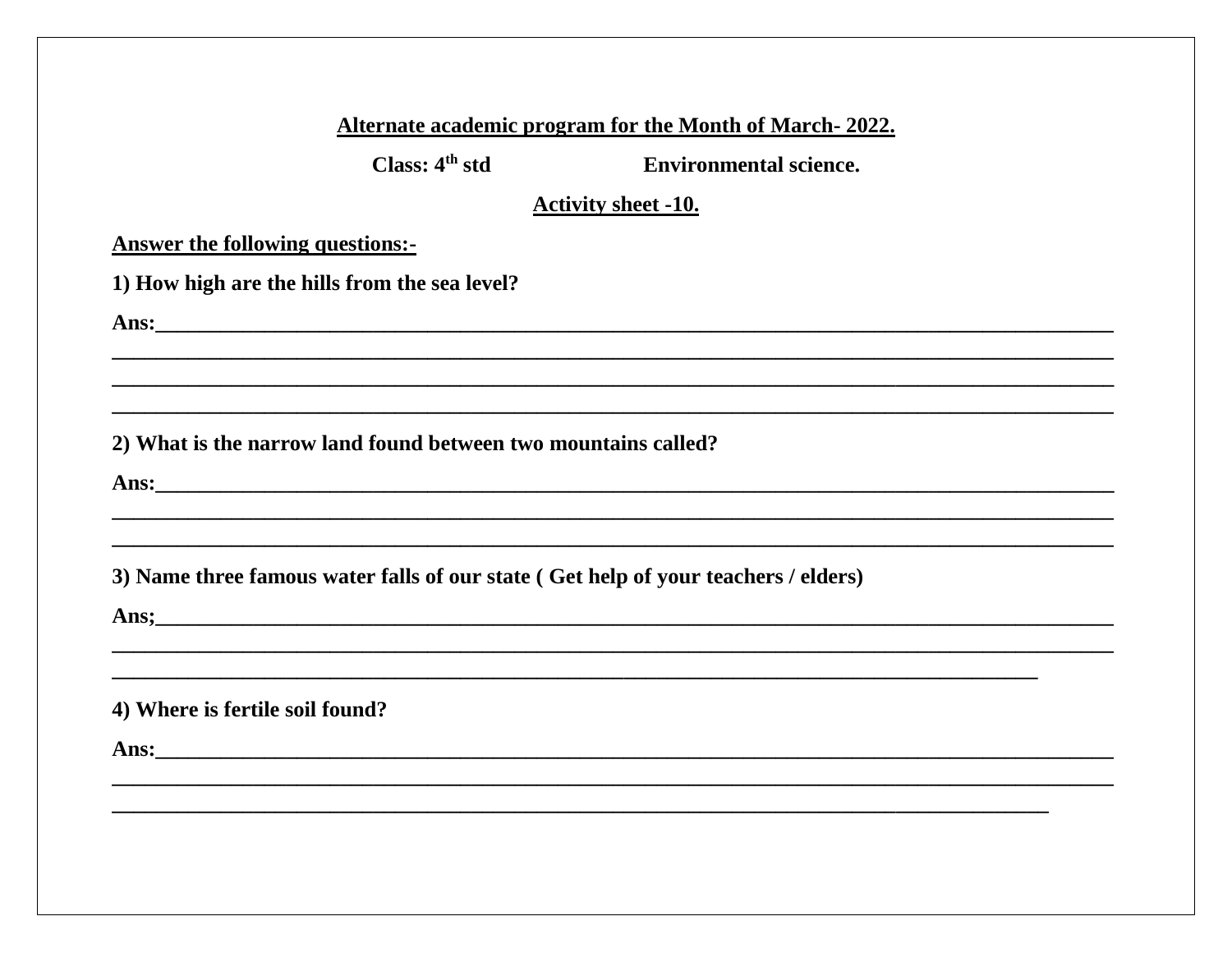**Class: 4th std Environmental science.**

**Activity sheet -11.**

**Match the following factors:-**

| Air   | Supports the roots of plants and trees.<br>$\bullet$<br>I am necessary for preparing bricks.<br>$\bullet$<br>I am essential to agriculture.<br>$\bullet$          |
|-------|-------------------------------------------------------------------------------------------------------------------------------------------------------------------|
| Water | All living organisms need me to breathe.<br>$\bullet$<br>Required for movement of clouds and bring<br>rain.                                                       |
| Soil. | Organisms need to drink me.<br>Necessary for agriculture.<br><b>Essential for industries, construction of</b><br>$\bullet$<br>buildings and for domestic purpose. |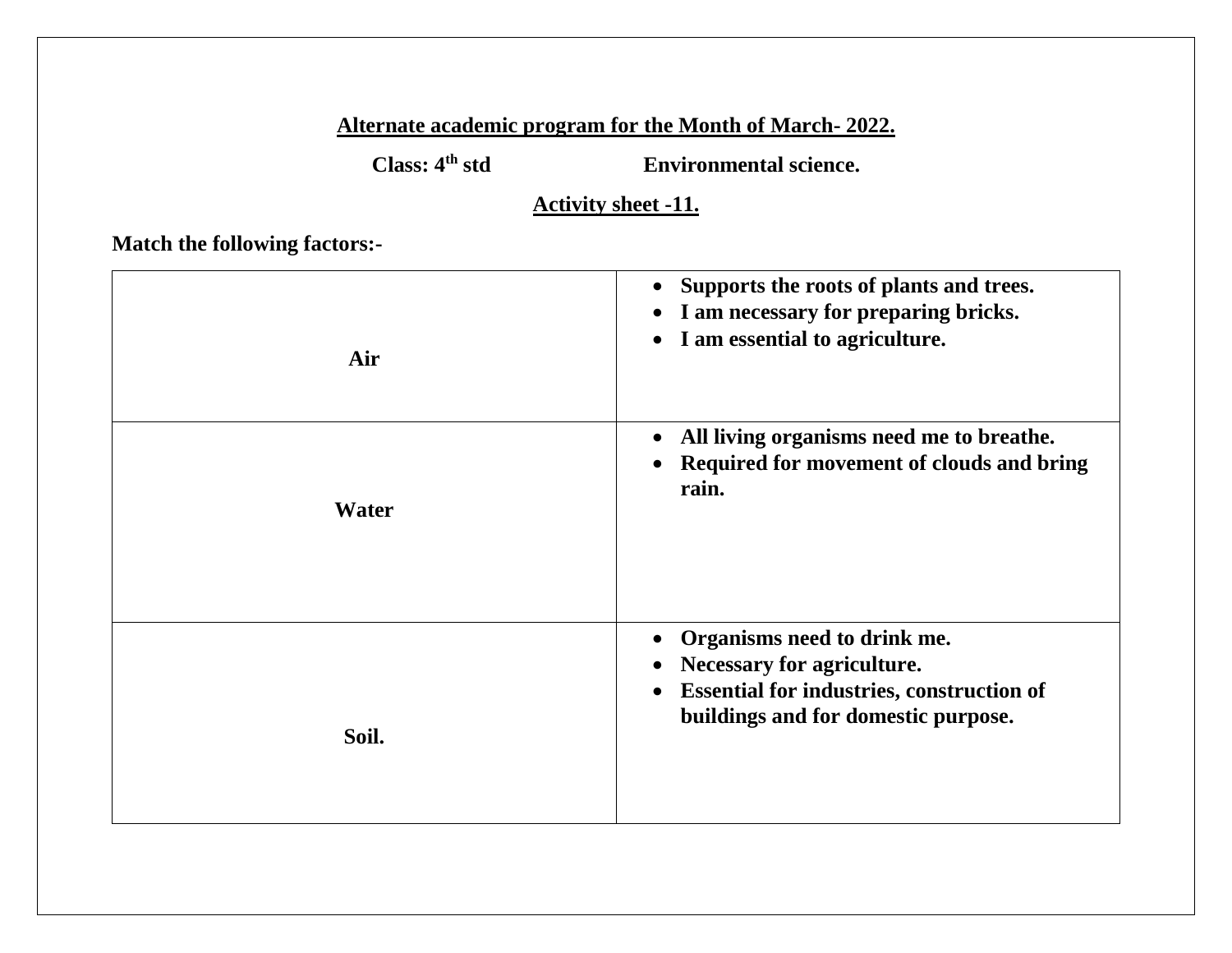Class:  $4<sup>th</sup>$  std

**Environmental science.** 

# **Activity sheet -12.**

<u> 1989 - Johann Stoff, amerikan bestein de stad i stoff for de stad i stoff for de stad i stoff for de stad i s</u>

**Answer the following questions:-**

1) How to prevent air pollution? Write down in four sentences.

Ans: the contract of the contract of the contract of the contract of the contract of the contract of the contract of the contract of the contract of the contract of the contract of the contract of the contract of the contr

2) What are the steps to be taken to prevent water pollution?

Ans: <u>Ansection and the set of the set of the set of the set of the set of the set of the set of the set of the set of the set of the set of the set of the set of the set of the set of the set of the set of the set of the </u>

3) How to prevent soil pollution ? Write down in two sentences.

Ans: <u>2008 - 2008 - 2008 - 2008 - 2008 - 2008 - 2008 - 2008 - 2008 - 2008 - 2008 - 2008 - 2008 - 2008 - 2008 - 2008 - 2008 - 2008 - 2008 - 2008 - 2008 - 2008 - 2008 - 2008 - 2008 - 2008 - 2008 - 2008 - 2008 - 2008 - 2008 -</u>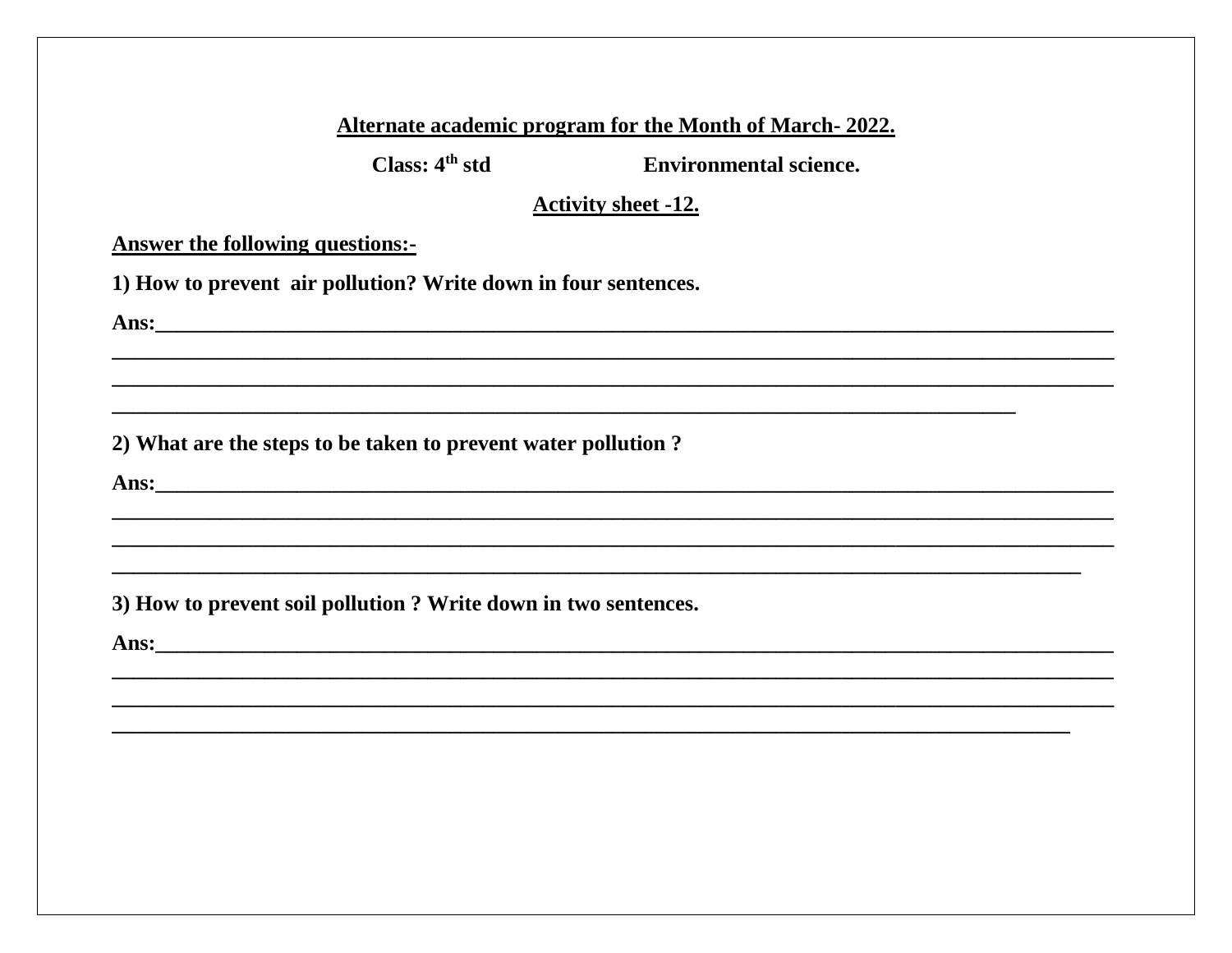**Class: 4th std Environmental science.**

**Activity sheet -13.**

Observe the following pictures. Match them with correct sentences.

![](_page_18_Picture_5.jpeg)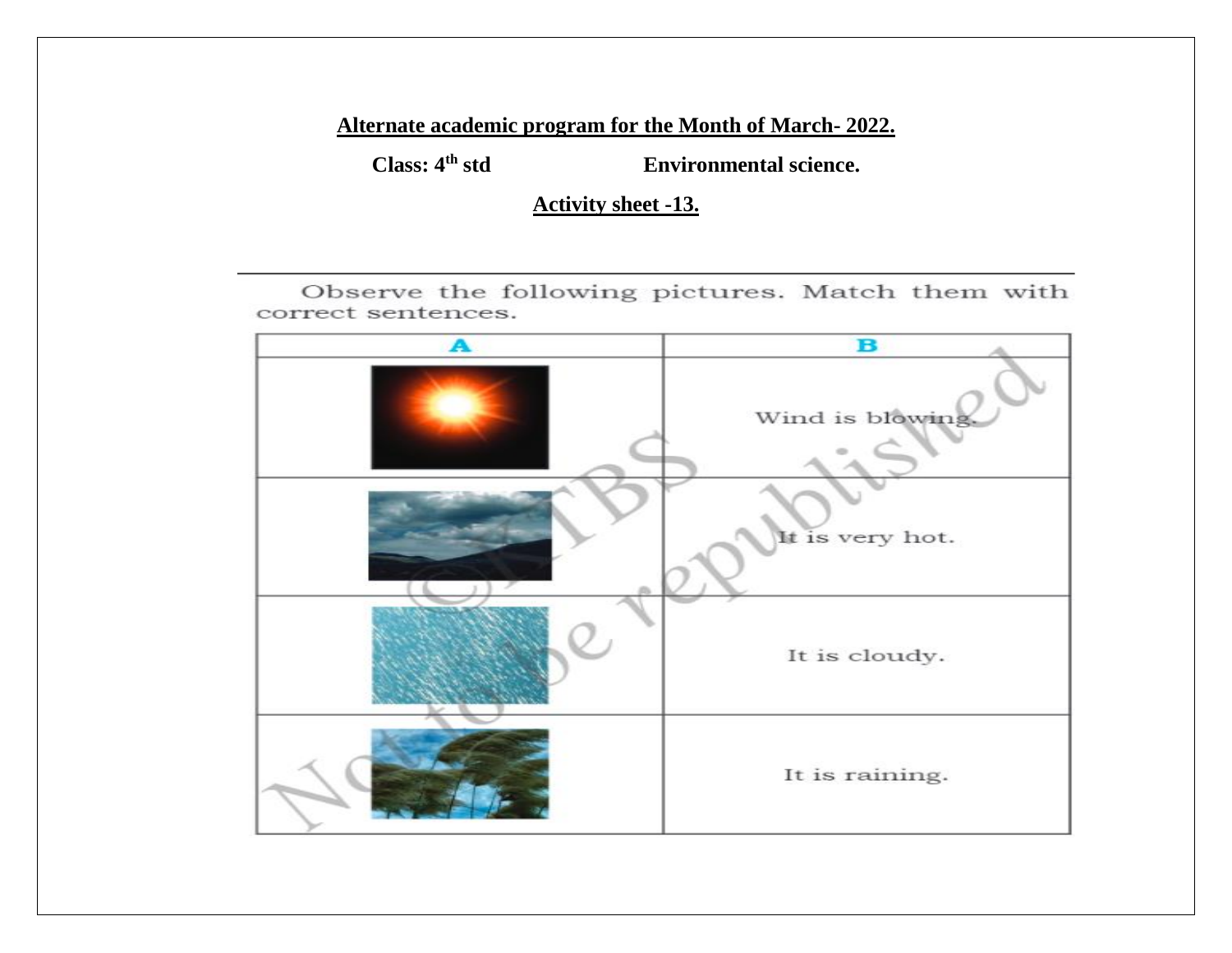**Class: 4th std Environmental science.**

# **Activity sheet -14.**

Here some situations are given. Write which season hey belong to:

| S1.<br>No. | <b>Situations</b>                            | Seasons |
|------------|----------------------------------------------|---------|
| 1.         | Bathing in cold water.                       |         |
| 2.         | Wearing woollen clothes and to<br>feel warm. |         |
| 3.         | Sitting under the fan.                       |         |
| 4.         | Moving about wearing rain coats.             |         |
| 5.         | Trees shedding leaves.                       |         |
| 6.         | Using an umbrella.                           |         |

**\_\_\_\_\_\_\_\_\_\_\_\_\_\_\_\_\_\_\_\_\_\_\_\_\_\_\_\_\_\_\_\_\_\_\_\_\_\_\_\_\_\_\_\_\_\_\_\_\_\_\_\_\_\_\_\_\_\_\_\_\_\_\_\_\_\_\_\_\_\_\_\_\_\_\_\_\_\_\_\_\_\_\_\_\_\_\_\_\_\_**

**\_\_\_\_\_\_\_\_\_\_\_\_\_\_\_\_\_\_\_\_\_\_\_\_\_\_\_\_\_\_\_\_\_\_\_\_\_\_\_\_\_\_\_\_\_\_\_\_\_\_\_\_\_\_\_\_\_\_\_\_\_\_\_\_\_\_\_\_\_\_\_\_\_\_\_\_\_\_\_\_\_\_\_\_\_\_**

**Answer the following questions:-**

**1) What type of clothes do you wear in summer?**

**Ans;\_\_\_\_\_\_\_\_\_\_\_\_\_\_\_\_\_\_\_\_\_\_\_\_\_\_\_\_\_\_\_\_\_\_\_\_\_\_\_\_\_\_\_\_\_\_\_\_\_\_\_\_\_\_\_\_\_\_\_\_\_\_\_\_\_\_\_\_\_\_\_\_\_\_\_\_\_\_\_\_\_\_\_\_\_\_\_\_**

**2) List out the type of food you eat in winter season?**

**Ans:\_\_\_\_\_\_\_\_\_\_\_\_\_\_\_\_\_\_\_\_\_\_\_\_\_\_\_\_\_\_\_\_\_\_\_\_\_\_\_\_\_\_\_\_\_\_\_\_\_\_\_\_\_\_\_\_\_\_\_\_\_\_\_\_\_\_\_\_\_\_\_\_\_\_\_\_\_\_\_\_\_\_\_\_\_\_\_\_**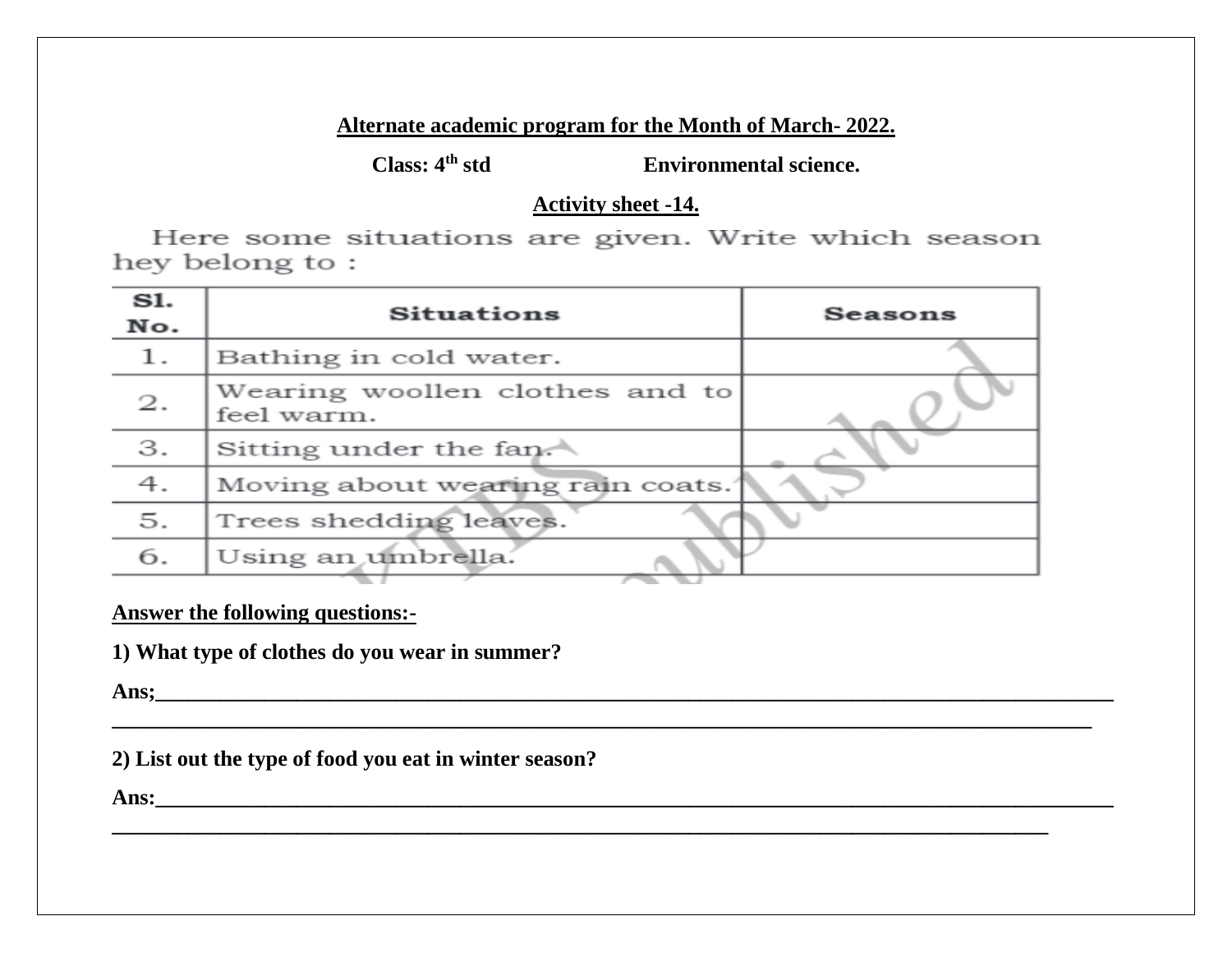**Class: 4th std Environmental science.**

**Activity sheet -15.**

 **Write down the number of states in India:**

![](_page_20_Picture_5.jpeg)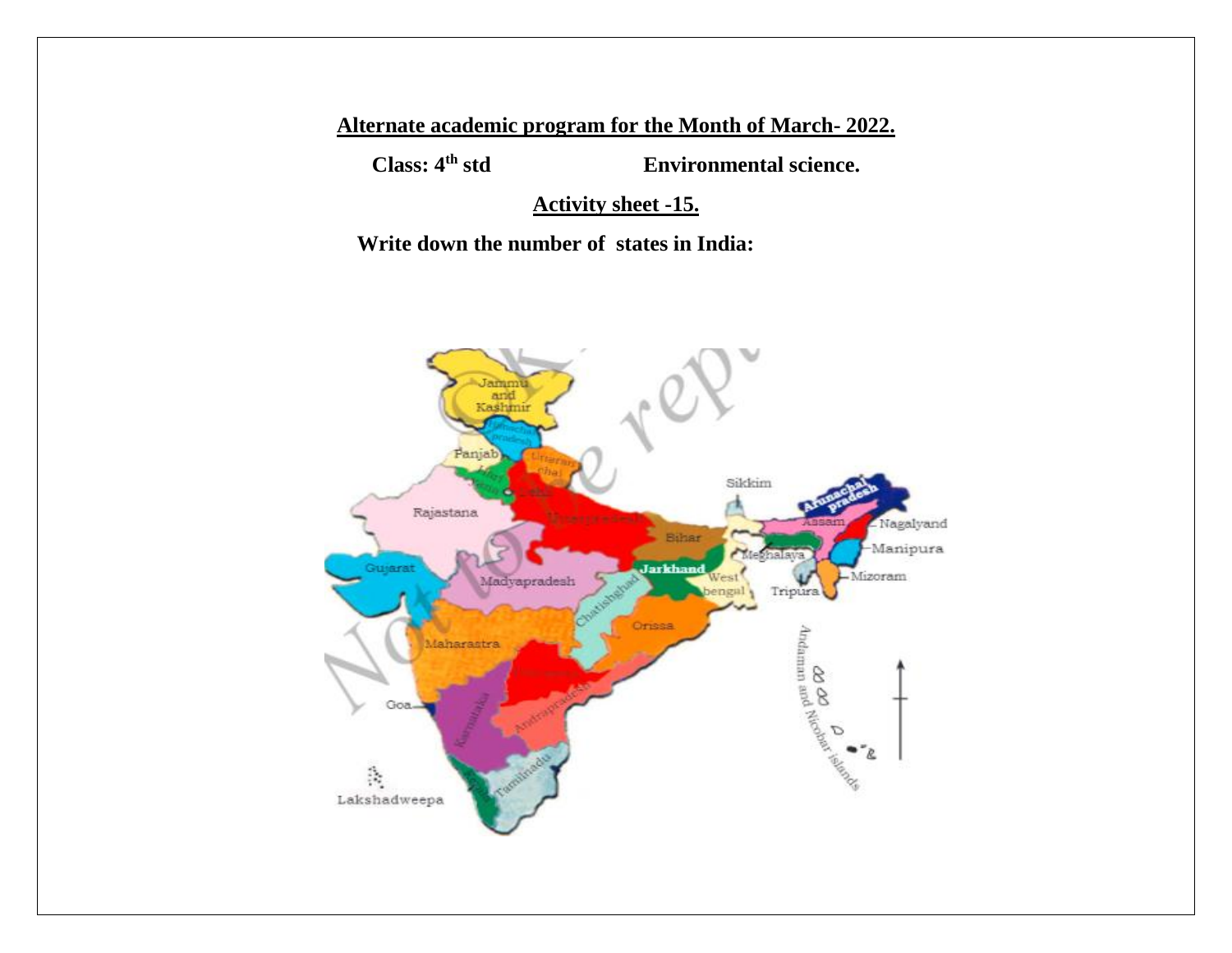| Sl no | Names of the states |
|-------|---------------------|
|       |                     |
|       |                     |
|       |                     |
|       |                     |
|       |                     |
|       |                     |
|       |                     |
|       |                     |
|       |                     |
|       |                     |
|       |                     |
|       |                     |
|       |                     |
|       |                     |
|       |                     |
|       |                     |
|       |                     |
|       |                     |
|       |                     |
|       |                     |
|       |                     |
|       |                     |
|       |                     |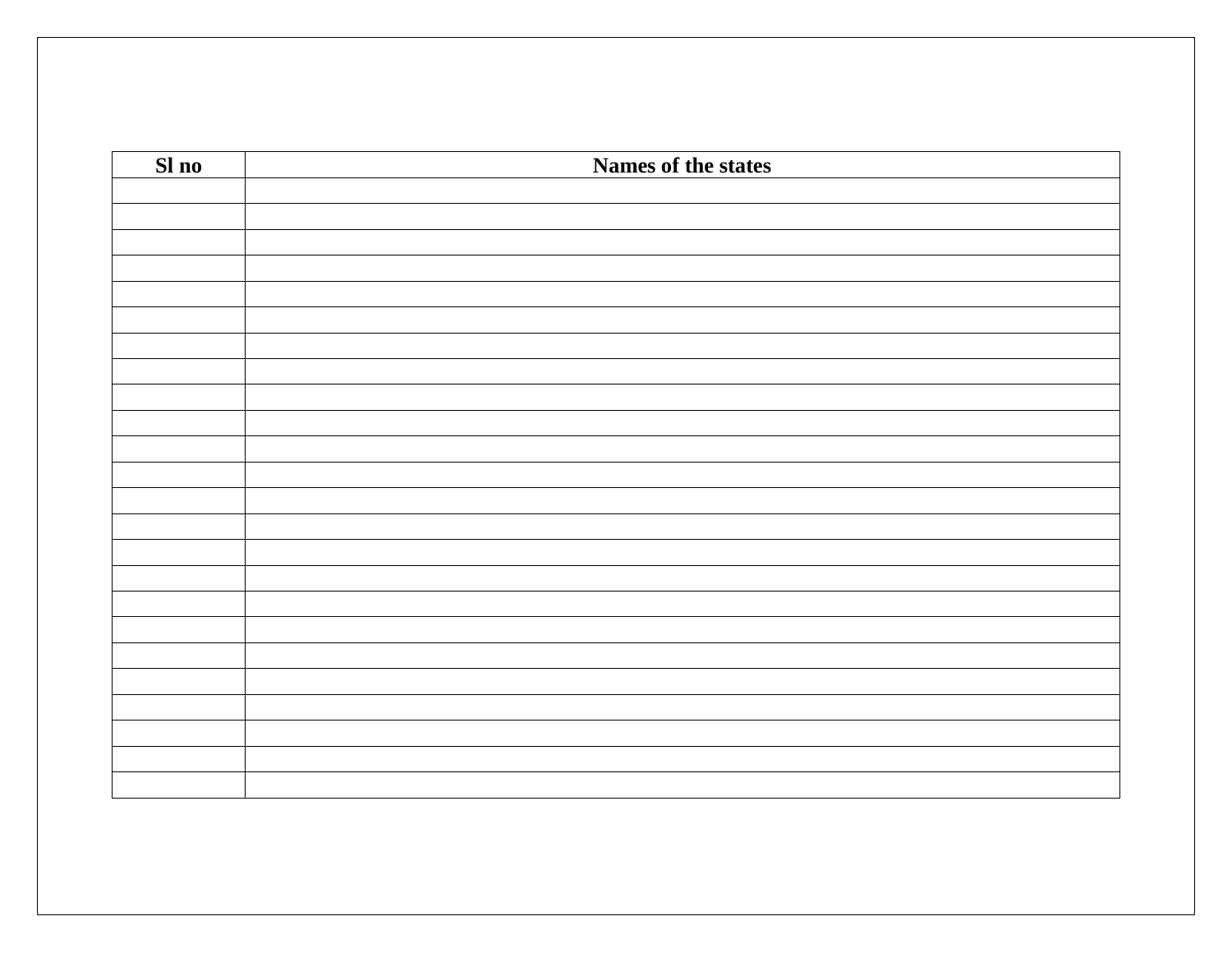**Class: 4th std Environmental science.**

**Activity sheet -16.**

**List the major natural divisions of our states and list out the factors:-**

**( Information given in the textbook page numbers 225, 226,227 and 228 can be used)**

![](_page_22_Figure_6.jpeg)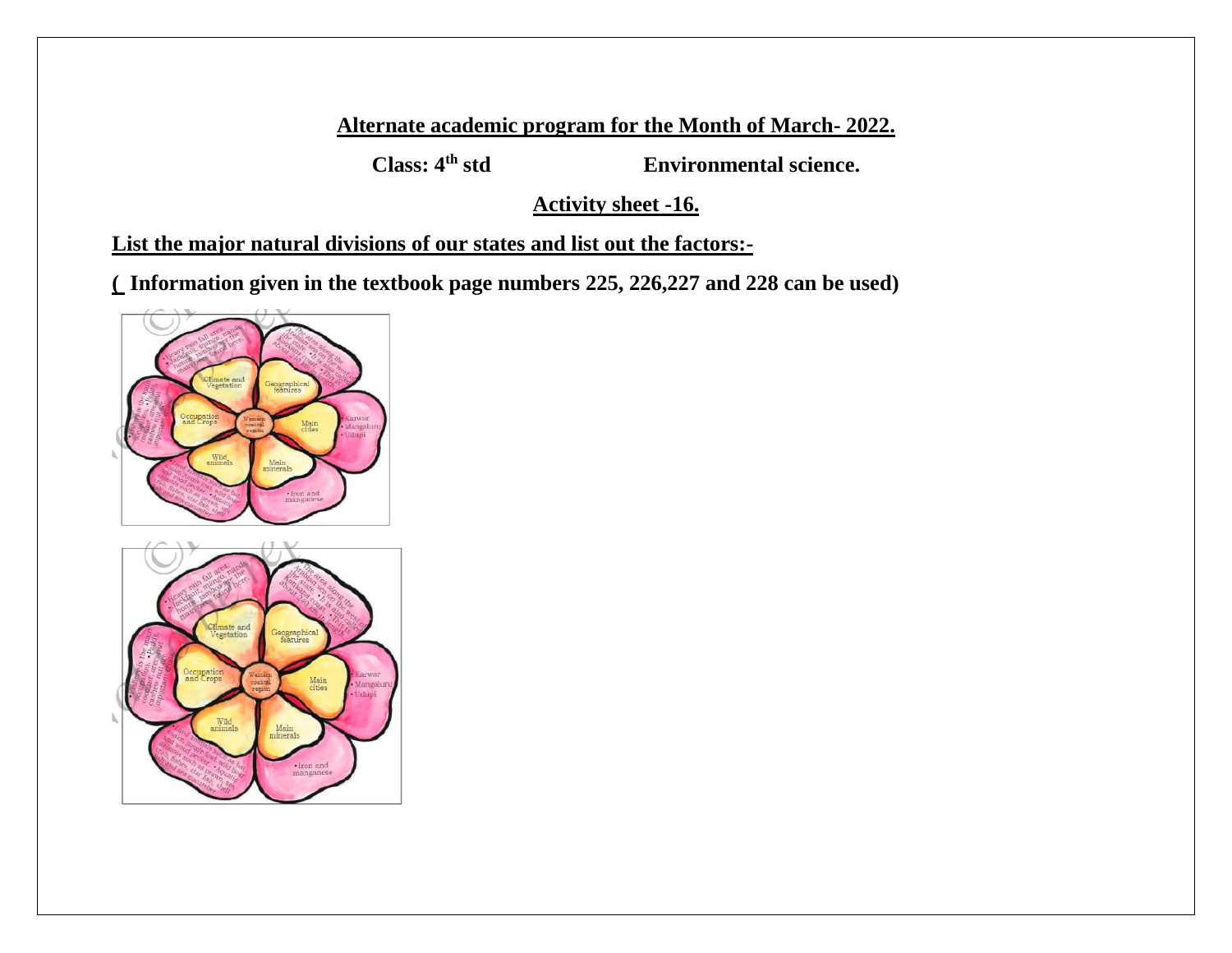![](_page_23_Figure_0.jpeg)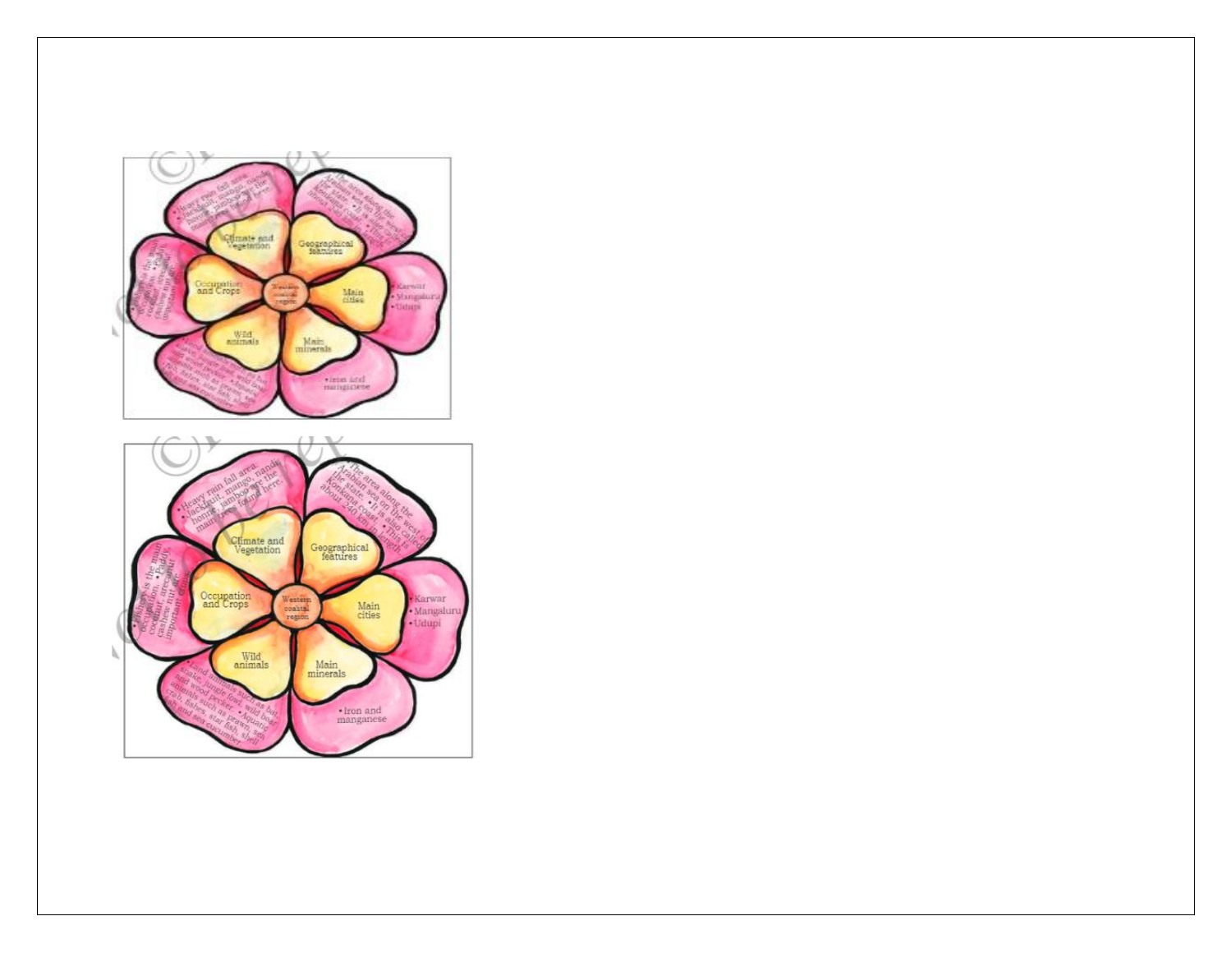**Class: 4th std Environmental science.**

# **Activity sheet -17.**

# **Answer the following questions:-**

**1) What is the other name of western coastal region?**

**Ans:\_\_\_\_\_\_\_\_\_\_\_\_\_\_\_\_\_\_\_\_\_\_\_\_\_\_\_\_\_\_\_\_\_\_\_\_\_\_\_\_\_\_\_\_\_\_\_\_\_\_\_\_\_\_\_\_\_\_\_\_\_\_\_\_\_\_\_\_\_\_\_\_\_\_\_\_\_\_\_\_\_\_\_\_\_\_\_\_**

**2) Which is the main occupation of the people of western coastal region?**

**Ans:** *Ans***:**  *Ans***: <b>***Ans <i>Ans <i>Ans <i>Ans <i>Ans <i>Ans <i>Ans <i>Ans <i>Ans <i>Ans <i>Ans <i>Ans <i>Ans <i>Ans <i>Ans <i>Ans <i>Ans <i>Ans <i>Ans <i>Ans <i>Ans* 

# **3) Make a list of things with respect to Malnad regions,**

| <b>Main trees</b> | $C$ rops | <b>Main cities</b> |
|-------------------|----------|--------------------|
|                   |          |                    |
|                   |          |                    |

**4) What type of forests are found in northern plains ?**

**Ans;\_\_\_\_\_\_\_\_\_\_\_\_\_\_\_\_\_\_\_\_\_\_\_\_\_\_\_\_\_\_\_\_\_\_\_\_\_\_\_\_\_\_\_\_\_\_\_\_\_\_\_\_\_\_\_\_\_\_\_\_\_\_\_\_\_\_\_\_\_\_\_\_\_\_\_\_\_\_\_\_\_\_\_**

**5) Which is the main occupation of the people of northern plains?**

**Ans:\_\_\_\_\_\_\_\_\_\_\_\_\_\_\_\_\_\_\_\_\_\_\_\_\_\_\_\_\_\_\_\_\_\_\_\_\_\_\_\_\_\_\_\_\_\_\_\_\_\_\_\_\_\_\_\_\_\_\_\_\_\_\_\_\_\_\_\_\_\_\_\_\_\_\_\_\_\_\_\_\_\_**

**6) Identify the incorrect statement with respect to southern plains, correct the incorrect statements and write them:-**

- Southern plain are flat.
- The important animal of this region is wolf.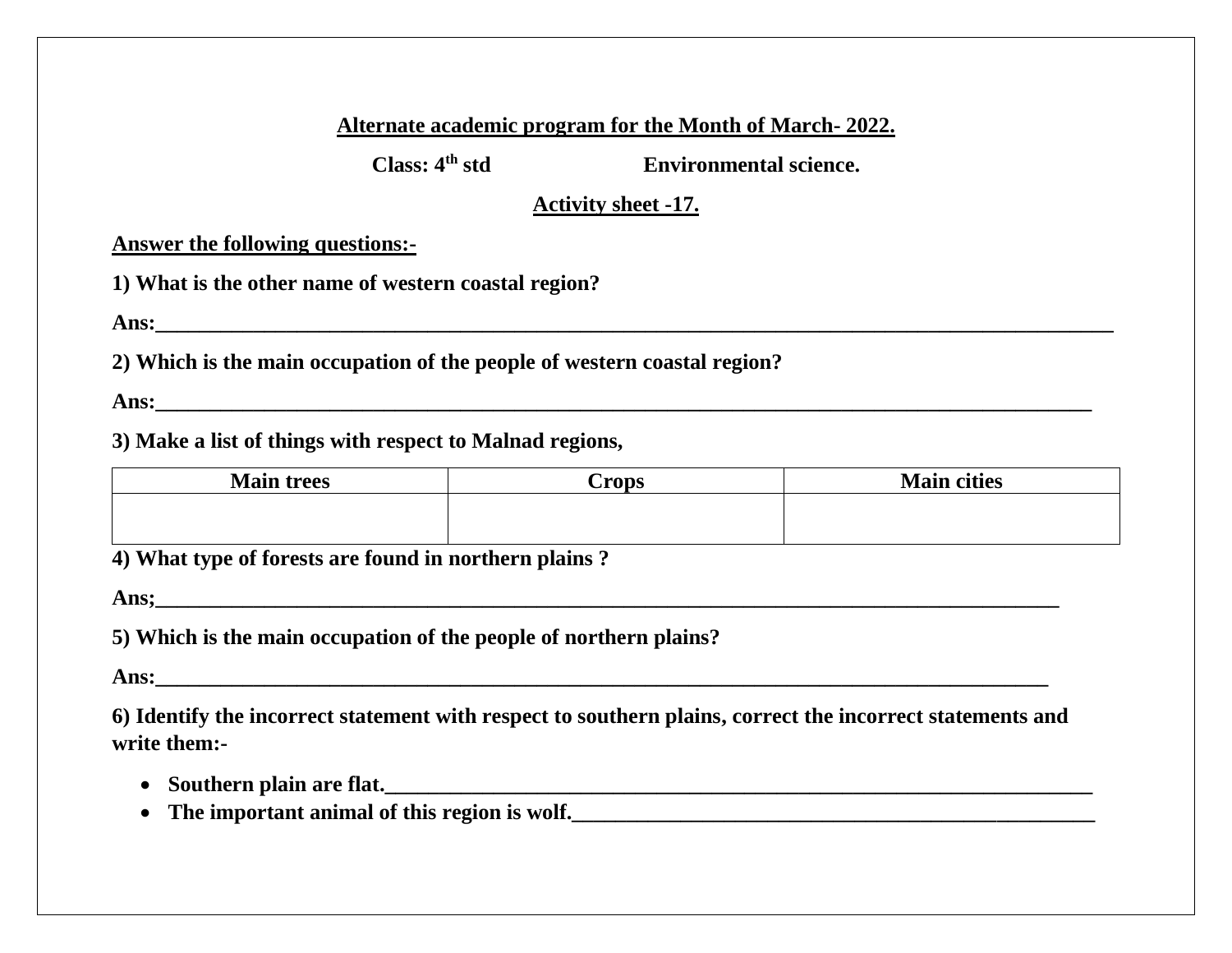- **The important occupation is fishery.\_\_\_\_\_\_\_\_\_\_\_\_\_\_\_\_\_\_\_\_\_\_\_\_\_\_\_\_\_\_\_\_\_\_\_\_\_\_\_\_\_\_\_\_\_\_\_\_\_\_\_\_\_\_\_**
- **The important mineral is mica.\_\_\_\_\_\_\_\_\_\_\_\_\_\_\_\_\_\_\_\_\_\_\_\_\_\_\_\_\_\_\_\_\_\_\_\_\_\_\_\_\_\_\_\_\_\_\_\_\_\_\_\_\_\_\_\_\_\_\_\_**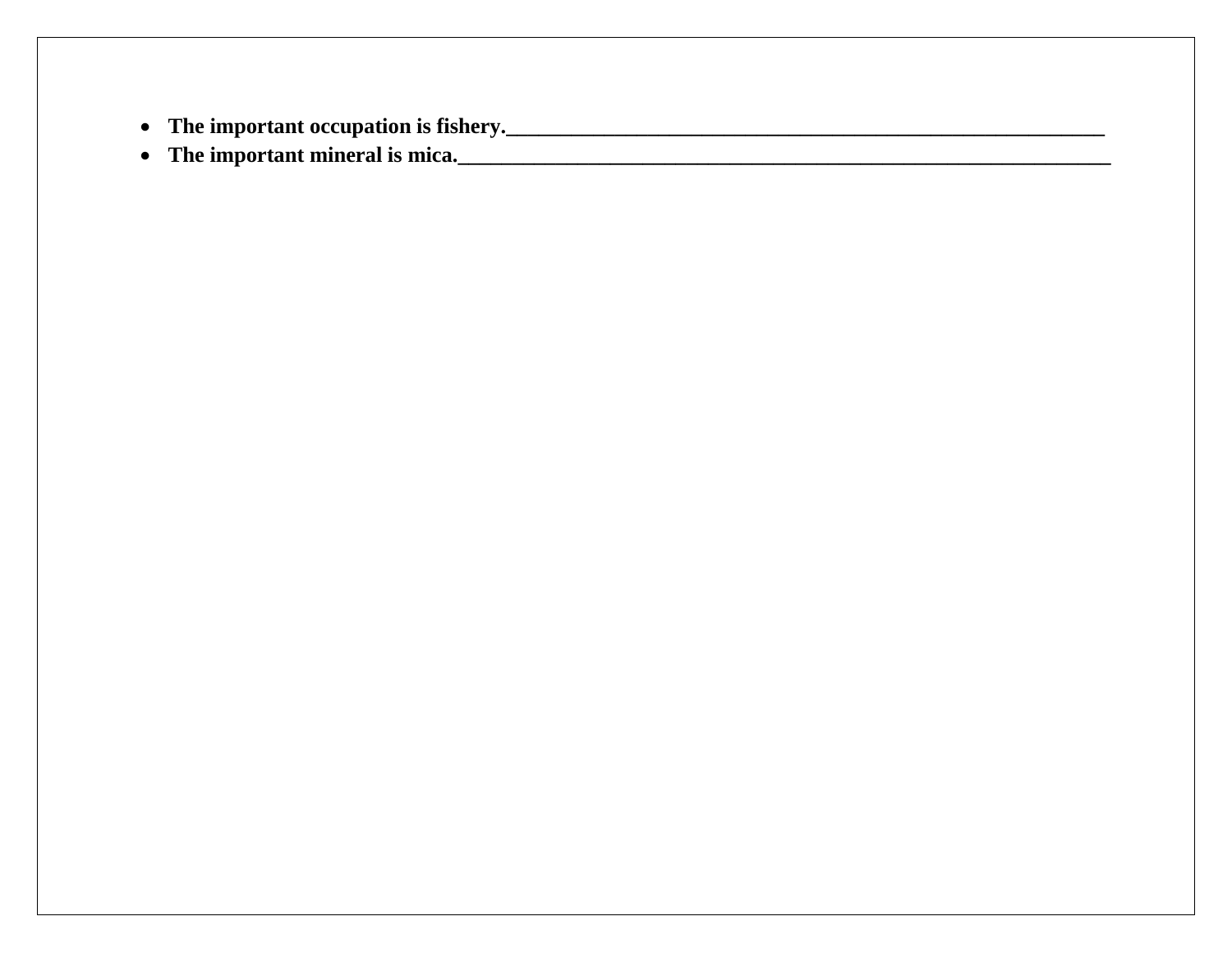**Class: 4th std Environmental science.**

# **Activity sheet -18.**

**\_\_\_\_\_\_\_\_\_\_\_\_\_\_\_\_\_\_\_\_\_\_\_\_\_\_\_\_\_\_\_\_\_\_\_\_\_\_\_\_\_\_\_\_\_\_\_\_\_\_\_\_\_\_\_\_\_\_\_\_\_\_\_\_\_\_\_\_\_\_\_\_\_\_\_\_\_\_\_\_\_\_\_\_\_\_\_\_\_\_\_\_ \_\_\_\_\_\_\_\_\_\_\_\_\_\_\_\_\_\_\_\_\_\_\_\_\_\_\_\_\_\_\_\_\_\_\_\_\_\_\_\_\_\_\_\_\_\_\_\_\_\_\_\_\_\_\_\_\_\_\_\_\_\_\_\_\_\_\_\_\_\_\_\_\_\_\_\_\_\_\_\_\_\_\_\_\_\_\_\_\_\_\_\_ \_\_\_\_\_\_\_\_\_\_\_\_\_\_\_\_\_\_\_\_\_\_\_\_\_\_\_\_\_\_\_\_\_\_\_\_\_\_\_\_\_\_\_\_\_\_\_\_\_\_\_\_\_\_\_\_\_\_\_\_\_\_\_\_\_\_\_\_\_\_\_\_\_\_\_\_\_\_\_\_\_\_\_\_\_\_\_\_\_\_**

**\_\_\_\_\_\_\_\_\_\_\_\_\_\_\_\_\_\_\_\_\_\_\_\_\_\_\_\_\_\_\_\_\_\_\_\_\_\_\_\_\_\_\_\_\_\_\_\_\_\_\_\_\_\_\_\_\_\_\_\_\_\_\_\_\_\_\_\_\_\_\_\_\_\_\_\_\_\_\_\_\_\_\_\_\_\_\_\_\_\_\_\_ \_\_\_\_\_\_\_\_\_\_\_\_\_\_\_\_\_\_\_\_\_\_\_\_\_\_\_\_\_\_\_\_\_\_\_\_\_\_\_\_\_\_\_\_\_\_\_\_\_\_\_\_\_\_\_\_\_\_\_\_\_\_\_\_\_\_\_\_\_\_\_\_\_\_\_\_\_\_\_\_\_\_\_\_\_\_\_\_\_\_\_\_**

**\_\_\_\_\_\_\_\_\_\_\_\_\_\_\_\_\_\_\_\_\_\_\_\_\_\_\_\_\_\_\_\_\_\_\_\_\_\_\_\_\_\_\_\_\_\_\_\_\_\_\_\_\_\_\_\_\_\_\_\_\_\_\_\_\_\_\_\_\_\_\_\_\_\_\_\_\_\_\_\_\_\_\_**

**Answer the following questions:-**

**1) Write four sentences about any important city of your district.**

**Ans;\_\_\_\_\_\_\_\_\_\_\_\_\_\_\_\_\_\_\_\_\_\_\_\_\_\_\_\_\_\_\_\_\_\_\_\_\_\_\_\_\_\_\_\_\_\_\_\_\_\_\_\_\_\_\_\_\_\_\_\_\_\_\_\_\_\_\_\_\_\_\_\_\_\_\_\_\_\_\_\_\_\_\_\_\_\_\_\_**

**2) Write four sentences about any historical place from your place or district.**

**Ans:\_\_\_\_\_\_\_\_\_\_\_\_\_\_\_\_\_\_\_\_\_\_\_\_\_\_\_\_\_\_\_\_\_\_\_\_\_\_\_\_\_\_\_\_\_\_\_\_\_\_\_\_\_\_\_\_\_\_\_\_\_\_\_\_\_\_\_\_\_\_\_\_\_\_\_\_\_\_\_\_\_\_\_\_\_\_\_\_**

**3) Classify and write the names of places of attraction that you know as in the table,**

| <b>Waterfalls</b> | <b>Wild sanctuary</b> | <b>Reserve forests</b> | <b>Beaches</b> |
|-------------------|-----------------------|------------------------|----------------|
|                   |                       |                        |                |
|                   |                       |                        |                |
|                   |                       |                        |                |
|                   |                       |                        |                |
|                   |                       |                        |                |
|                   |                       |                        |                |
|                   |                       |                        |                |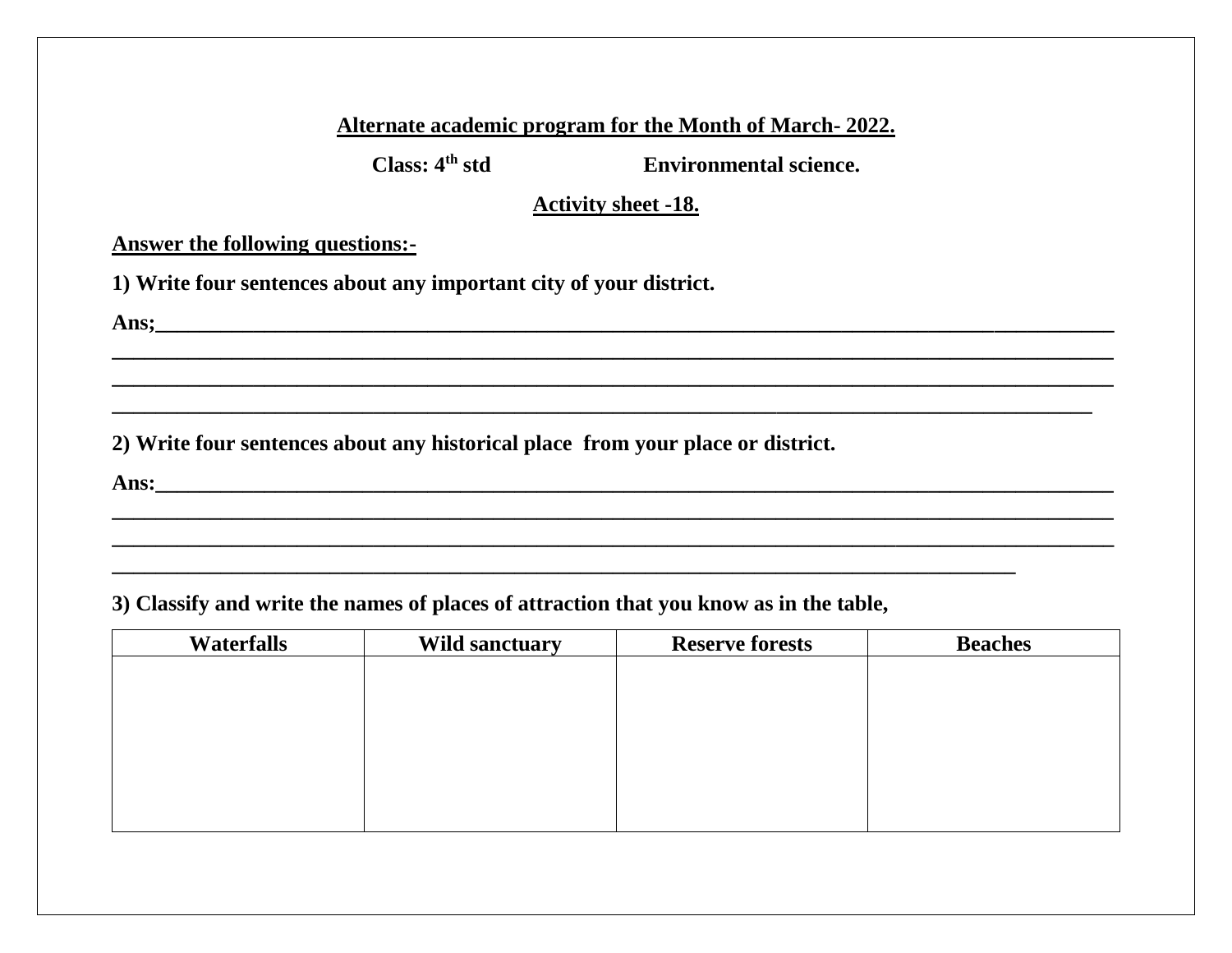**Class: 4th std Environmental science.**

#### **Activity sheet -19.**

Historical places and natural resorts are the symbols of national pride in our state. It is our responsibility to protect them. Some statements are given below. Identify the right and wrong statements.

| Sl.No. | <b>Statements</b>                                                   | Right | Wrong |
|--------|---------------------------------------------------------------------|-------|-------|
|        | Engraving or writing names on<br>historical monuments.              |       |       |
| 2.,    | Keeping silence in bird<br>sanctuaries.                             |       |       |
| 3.     | Troubling the tourists of historical<br>places and natural resorts. |       |       |
| 4.     | Hunting animals in natural resorts.                                 |       |       |
| 5.     | Using places near historical places<br>for nature's call.           |       |       |